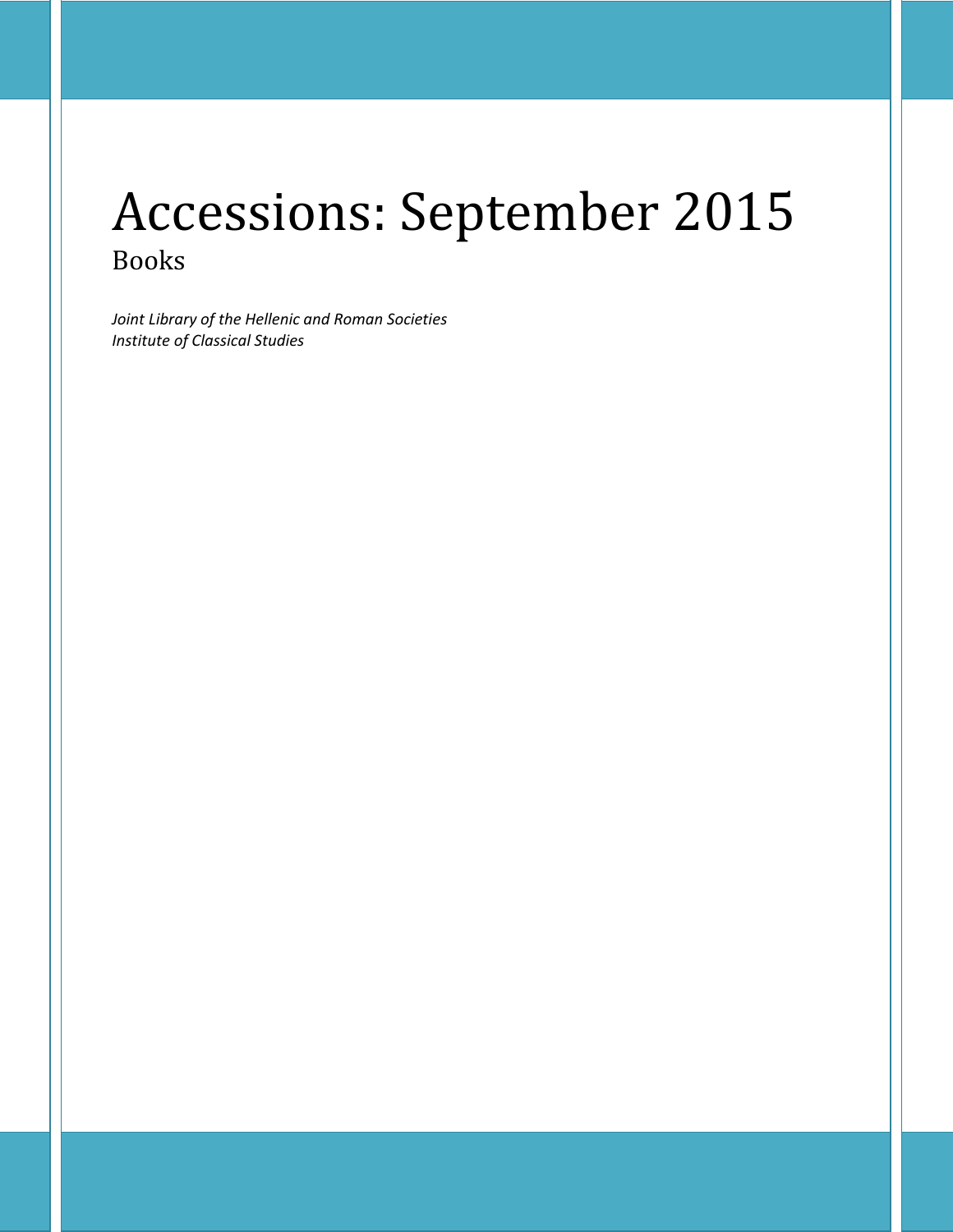# **Table of Contents**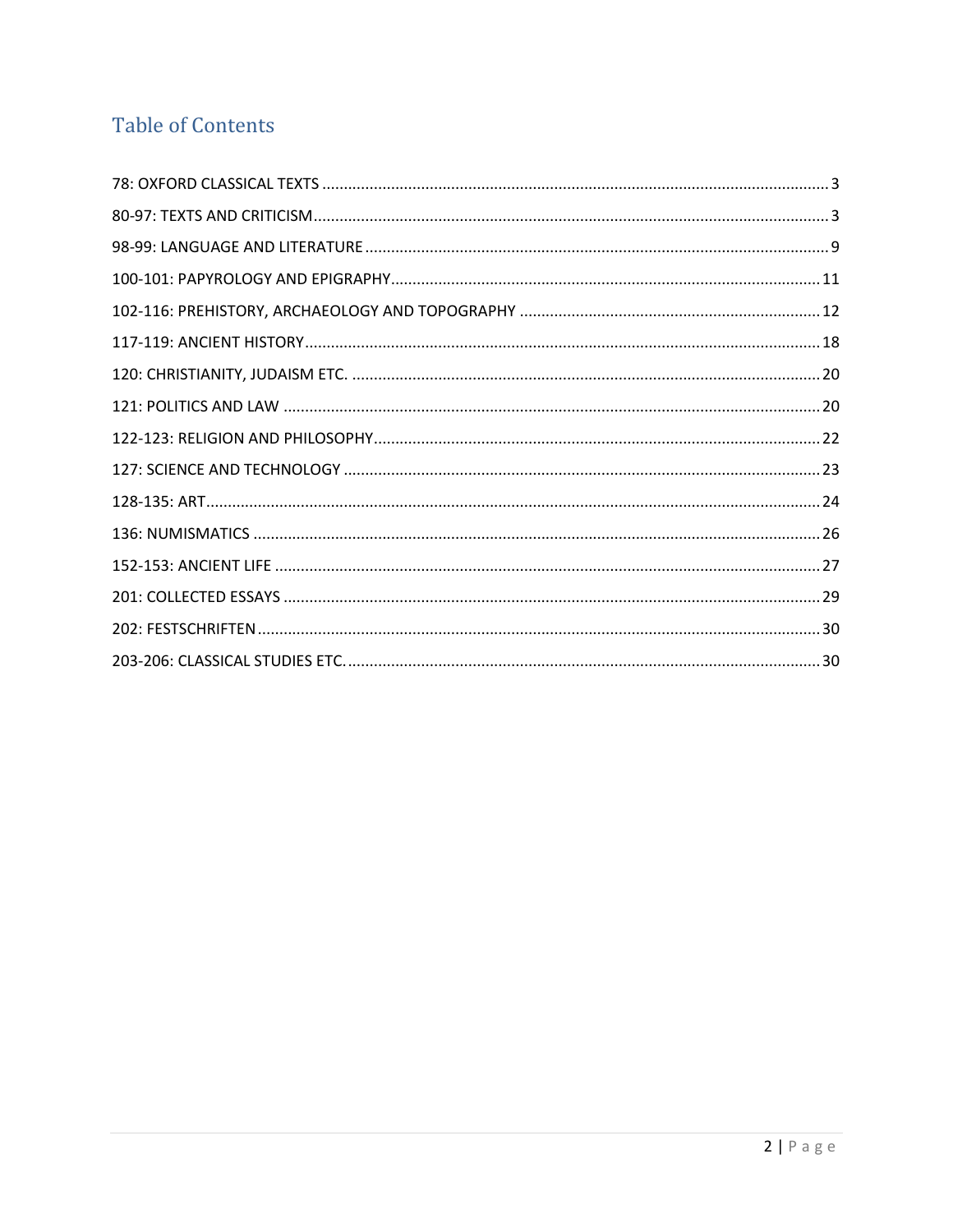#### **INSTITUTE OF CLASSICAL STUDIES: SEPTEMBER 2015 ACCESSIONS LIST**

# <span id="page-2-0"></span>**78: OXFORD CLASSICAL TEXTS**

78 Copy 1: HER. Herodotus. Herodoti Historiae / recognovit brevique adnotatione critica instruxit N.G. Wilson. Scriptorum classicorum bibliotheca Oxoniensis. Oxonii : e Typographeo Clarendoniano, 2015. 2 v. (xiii, 879 p.) ; 20 cm. 0199560706 (t. 1 : hbk.). 9780199560707 (t. 1 : hbk.) : £40.00. 0199560714 (t. 2 : hbk.). 9780199560714 (t. 2 : hbk.) : £40.00. H.

### <span id="page-2-1"></span>**80-97: TEXTS AND CRITICISM**

81.14. Apollonius, Rhodius. Argonautica : Book IV / Apollonius of Rhodes ; edited by Richard Hunter. Cambridge Greek and Latin classics. Cambridge : Cambridge University Press, 2015. ix, 339 p. : map ; 23 cm. 1107063515 (hbk.). 9781107063518 (hbk.) : £64.99 / \$110.00. 1107636752 (pbk.). 9781107636750 (pbk.) : £22.99 / \$39.99. H.

82R: AIT. Aitia II : avec ou sans Aristote : le débat sur les causes à l'âge hellénistique et impérial / édité par Carlo Natali et Cristina Viano. Aristote, traductions et études. Louvain : Peeters, 2014. 254 p. ; 24 cm. 9042930934 (Leuven : pbk.). 9789042930933 (Leuven : pbk.) : €76.00. 2758402114 (France : pbk.). 9782758402114 (France : pbk.) : €76.00. H.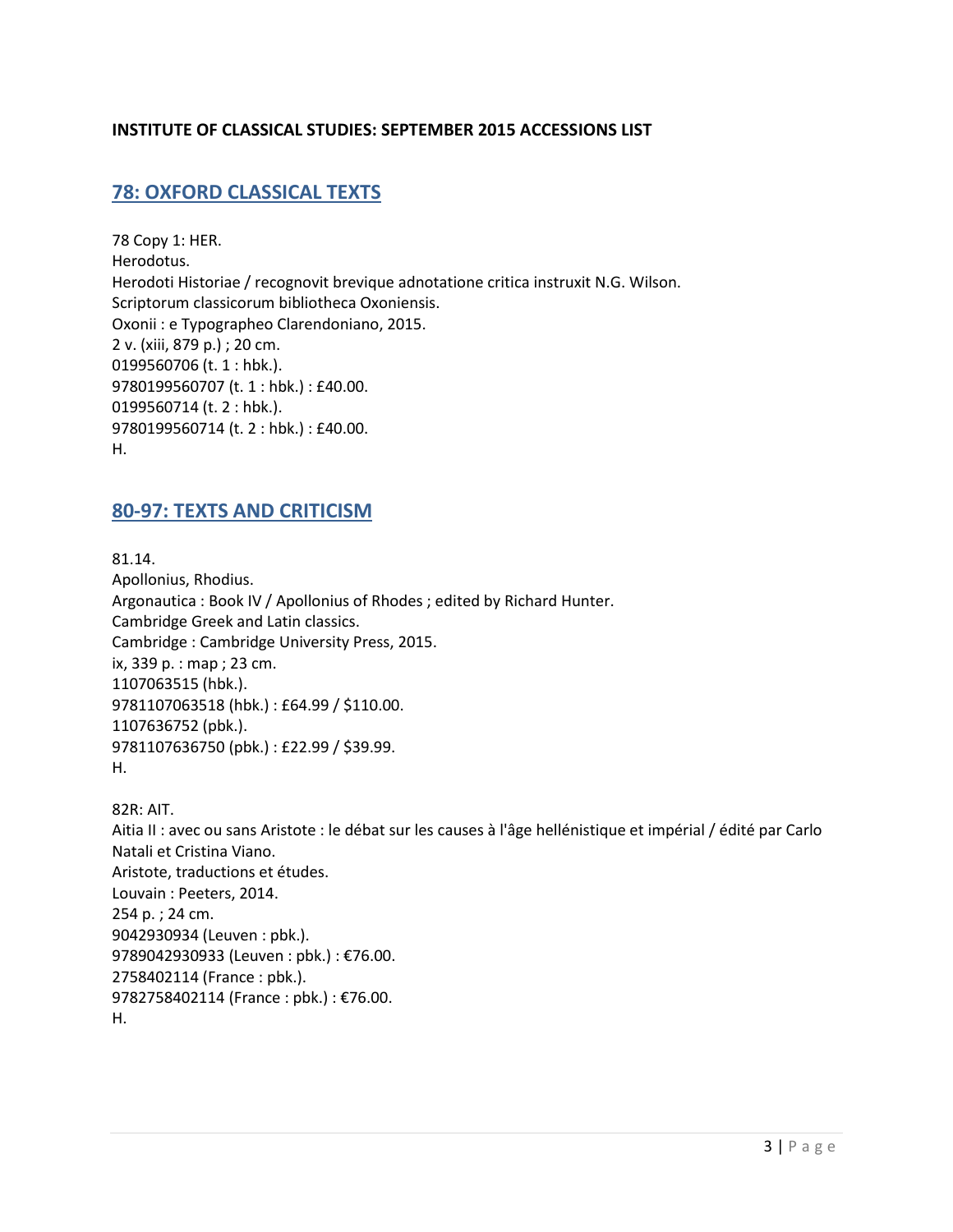82R: PEL.

Nature et sagesse : les rapports entre physique et métaphysique dans la tradition aristotélicienne : recueil de textes en hommage à Pierre Pellegrin / édité par Cristina Cerami. Aristote, traductions et études. Louvain-la-Neuve : Peeters, 2014. 508 p. ; 24 cm. 9042930063 (Leuven : pbk.). 9789042930063 (Leuven : pbk.) : €98.00. 2758402025 (France : pbk.). 9782758402022 (France : pbk.) : €98.00. H.

84.12: ALT. Brill's companion to the reception of Cicero / edited by William H.F. Altman. Brill's companions to classical reception ; v. 2. Leiden : Brill, 2015. xiii, 402 p. ; 24 cm. 9004235264 (hbk.). 9789004235267 (hbk.) : €135.00 / \$175.00. 9789004290549 (e-book). R.

T. Box 263. Glucker, John, 1933- Cicero as translator and Cicero in translation / John Glucker. [Japan] : Societas Philologorum, 2015. [17] p.; 30 cm. Offprint from : Philologica (ISSN 1884-1562) Vol. 10, p. 137-153.

84.8J. Cicero, Marcus Tullius. Peri politeias vivlia exi / M. Tulliou Kikerōna ; eisagōgē, keimeno, metaphrasē, scholia Iōannēs Delēgiannēs. Klasikē vivliothēkē Kardamitsa. Athēna : Institouto tou Vivliou - A. Kardamitsa, 2015. 504 p. ; 24 cm. 9603543659 (pbk.). 9789603543657 (pbk.) : €30.00. R.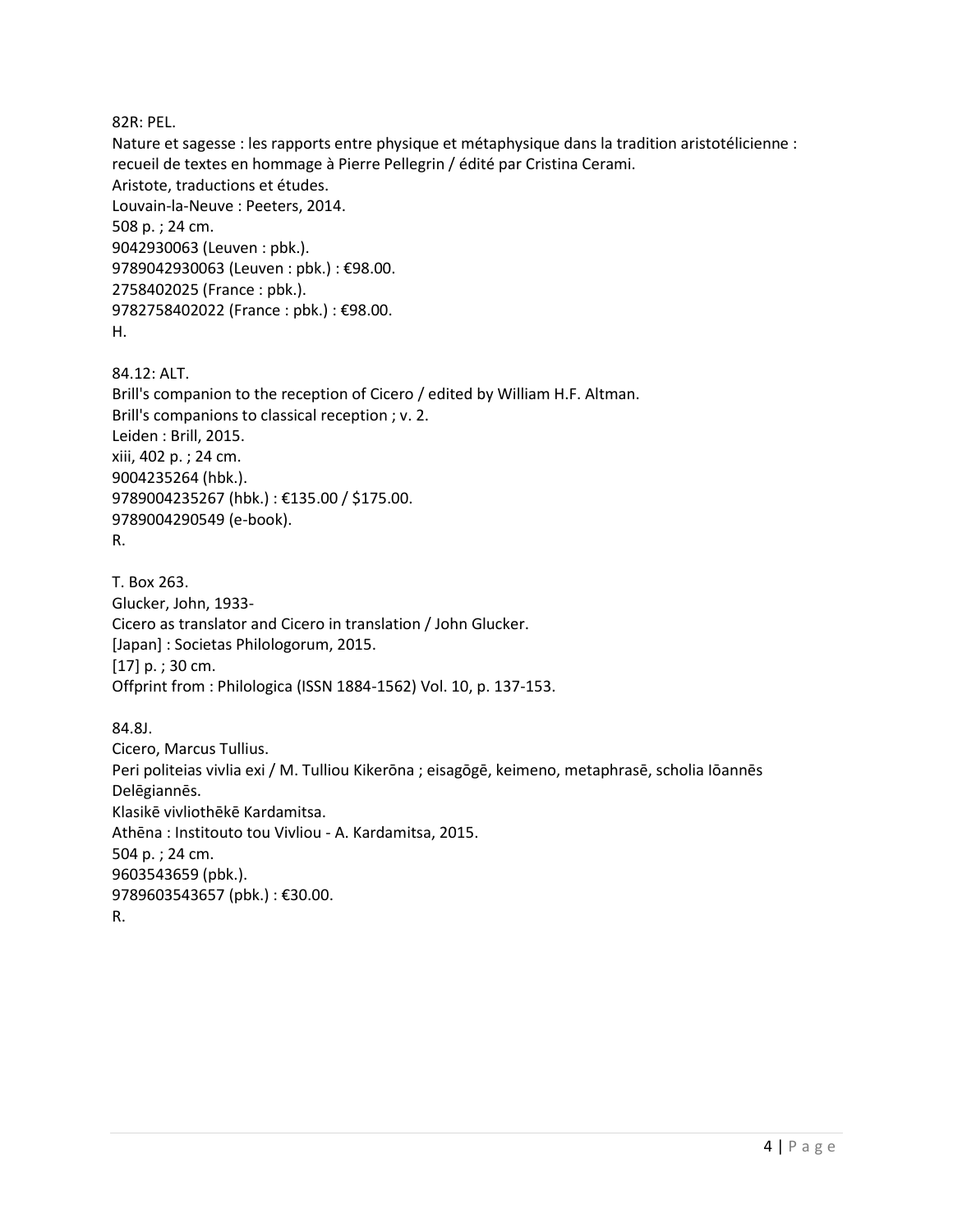85.2E: CAD. Cadau, Cosetta. Studies in Colluthus' Abduction of Helen / by Cosetta Cadau. Mnemosyne supplements ; 380. Mnemosyne supplements: Late antique literature. Leiden : Brill, 2015. viii, 324 p. ; 24 cm. 9004279504 (hbk.). 9789004279506 (hbk.) : €126.00 / \$163.00. 9789004289598 (e-book). H. 85.19B. Demosthenes. Selected speeches / Demosthenes ; translated by Robin Waterfield ; with introduction and notes by Chris Carey. Oxford world's classics. Oxford : Oxford University Press, 2014. xxxi, 528 p. : maps, plan ; 20 cm. 0199593779 (pbk.). 9780199593774 (pbk.) : £11.99 / \$15.95. H. 85.42. Epicurus. Sulla natura : Libro II / Epicuro ; edizione, traduzione e commento a cura di Giuliana Leone. La scuola di Epicuro ; 18. Napoli : Bibliopolis, 2012. 709 p. ; 24 cm. + 1 CD-ROM. 8870886204 (hbk.). 9788870886207 (hbk.) : €130.00. 87.31D: WIL. Wilson, N. G. (Nigel Guy), 1935- Herodotea : studies on the text of Herodotus / N.G. Wilson. Oxford : Oxford University Press ; 2015. xxvi, 202 p. ; 23 cm.

0199672865 (hbk.). 9780199672868 (hbk.) : £50.00.

H.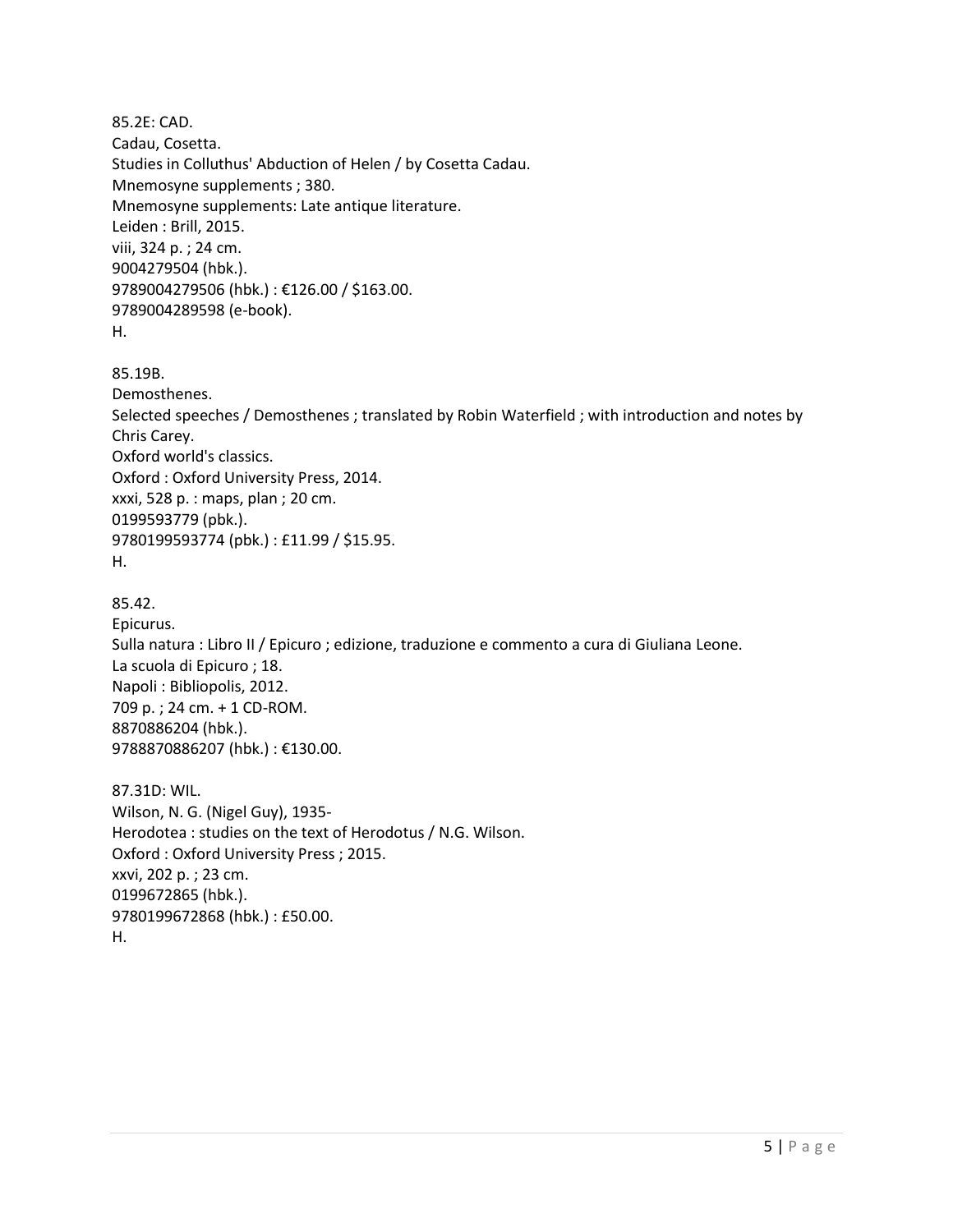87.34: BAR. Bartoš, Hynek. Philosophy and dietetics in the Hippocratic on regimen : a delicate balance of health / by Hynek Bartos. Studies in ancient medicine ; v. 44. Leiden ; Boston : Brill, 2015. vii, 340 p. ; 25 cm. 9004289216 (hbk.). 9789004289215 (hbk.) : €135.00 / \$175.00. 9789004289550 (e-book). H.

88K: THE. Biondi, Francesca. Teagene di Reggio rapsodo e inteprete di Omero / Francesca Biondi. Syncrisis ; 2. Pisa : Fabrizio Serra editore, 2015. 140 p. ; 25 cm. 8862277164 (pbk.). 9788862277167 (pbk.): €48.00.

89.21: DEN. Den Hollander, William. Josephus, the emperors, and the city of Rome : from hostage to historian / by William den Hollander. Ancient Judaism and Early Christianity ; 86. Leiden ; Boston : Brill, 2014. xi, 410 p. ; 25 cm. 9004264337 (hbk.). 9789004264335 (hbk.) : €115.00 / \$149.00. 9004266836 (e-book). 9789004266834 (e-book). H. or R.

89.34E: VAS. Vasaly, Ann. Livy's political philosophy : power and personality in Early Rome / Ann Vasaly. New York : Cambridge University Press, 2015. xi, 209 p. ; 26 cm. 1107065674 (hbk.). 9781107065673 (hbk.) : £55.00. 9781316236741 (PDF ebook). R.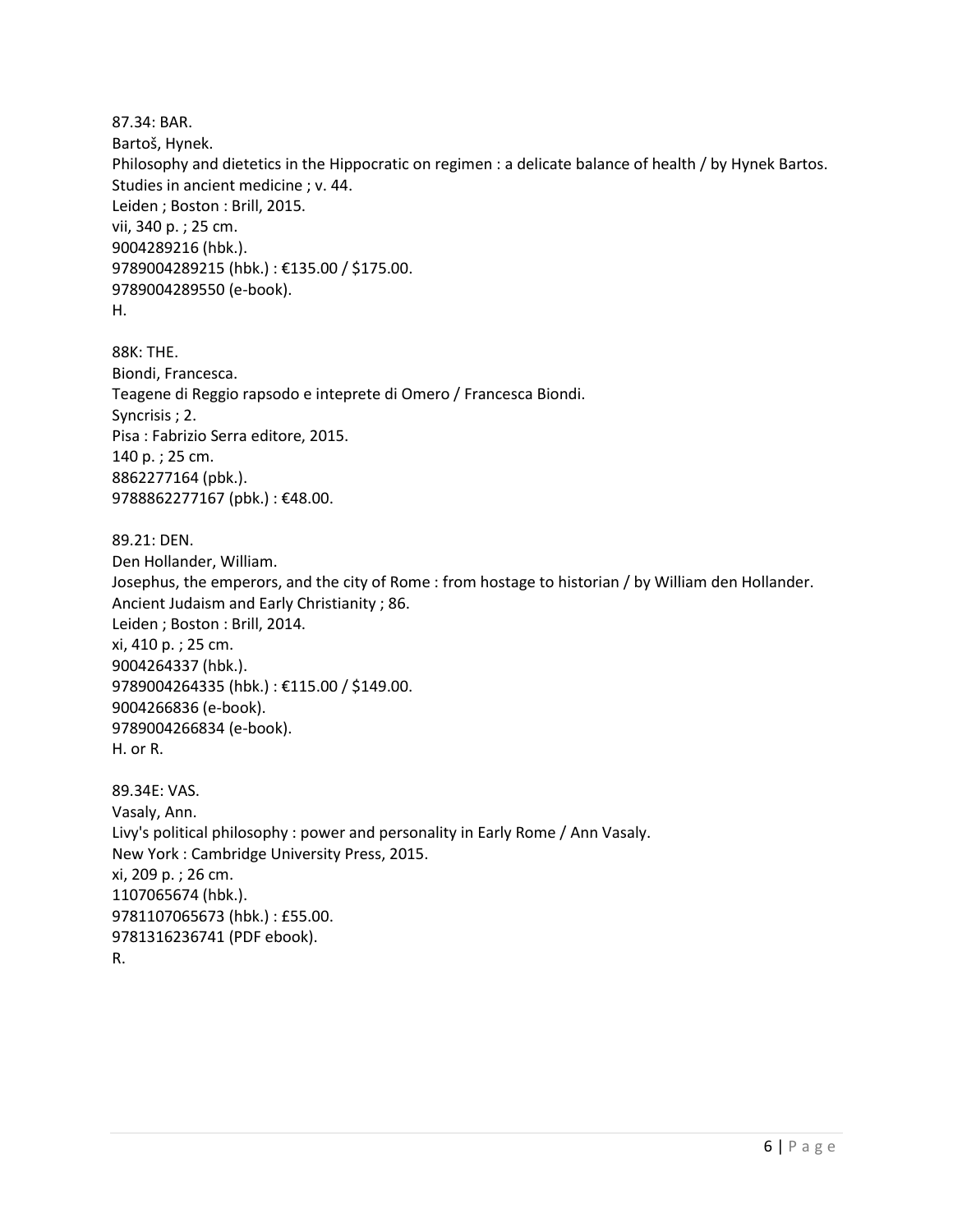89.38: CAM. Camerotto, Alberto. Gli occhi e la lingua della satira : studi sull'eroe satirico in Luciano di Samosata / Alberto Camerotto. Classici contro ; n. 2. Milano : Mimesis, 2014. 357 p. ; 21 cm. 8857520404 (pbk.). 9788857520407 (pbk.) : €26.00.

90.7: WAT. Watson, Lindsay, 1947- Martial / Lindsay C. Watson and Patricia Watson. Understanding classics. London : I.B. Tauris, 2015. xi, 174 p. ; 22 cm. 178076636X (hbk.). 9781780766362 (hbk.) : £39.50. 1780766378 (pbk.). 9781780766379 (pbk.) : £12.99. 0857738933 (e-ISBN). 9780857738936 (e-ISBN). R.

91.1M: NEW. Newlands, Carole Elizabeth. Ovid / Carole E. Newlands. Understanding classics. London : I.B. Tauris, 2015. xi, 192 p. ; 23 cm. 1848859295 (hbk.). 9781848859296 (hbk.) : £39.50. 1848859309 (pbk.). 9781848859302 (pbk.) : £12.99. R.

91.23A. Acquafredda, Maria Rosaria. Un documento inesplorato : il pinax della Biblioteca di Fozio / Maria Rosaria Acquafredda ; con una nota di Antonino Zumbo. Ekdosis ; 11. Bari : Edizioni di Pagina, 2015. 134 p. : facsim. ; 21 cm. 8874704100 (pbk.). 9788874704101 (pbk.) : €14.00.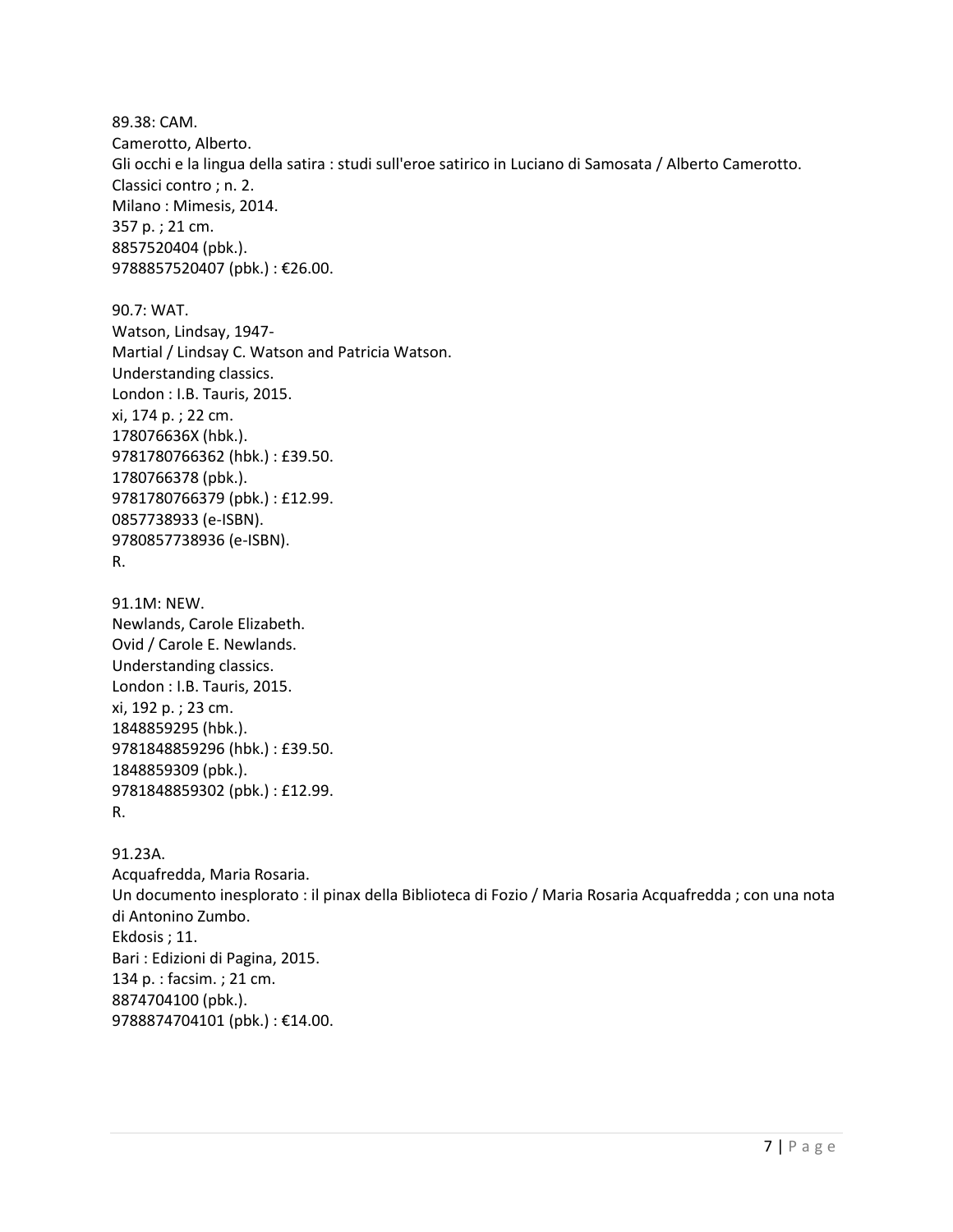92.2H: PIZ. Pizzuti, Francesca. Cosa è un'idea? : l'intellegibile nell'ultimo Platone / Francesca Pizzuti. Studi ; 37. Roma : Lithos, 2015. 163 p. ; 21 cm. 8897414826 (pbk.). 9788897414827 (pbk.) : €15.00.

93.35: DUB. DuBois, Page. Sappho / Page duBois. Understanding classics. London : I.B. Tauris, 2015. [xiii], 185 p. ; 23 cm. 1784533602 (hbk.). 9781784533601 (hbk.) : £39.50. 1784533610 (pbk.). 9781784533618 (pbk.) : £12.99. H.

### 94.10A.

Solon, approximately 630 B.C.-approximately 560 B.C. The laws of Solon : a new edition with introduction, translation and commentary / Delfim F. Leão and P.J. Rhodes. Library of classical studies ; 7. London : I.B. Tauris, 2015. xiii, 210 p. ; 25 cm. 1780768532 (hbk.). 9781780768533 (hbk.) : £70.00. 9780857739308 eISBN. H.

95.7M: SCH. Schirripa, Paola. Il tempio, il rituale, il giuramento : spazi del sacro in Tucidide / Paola Schirripa. 1a ed. Biblioteca di testi e studi ; 1024. Roma : Carocci editore, 2015. 270 p. ; 22 cm. 8843077465 (pbk.). 9788843077465 (pbk.) : €26.00.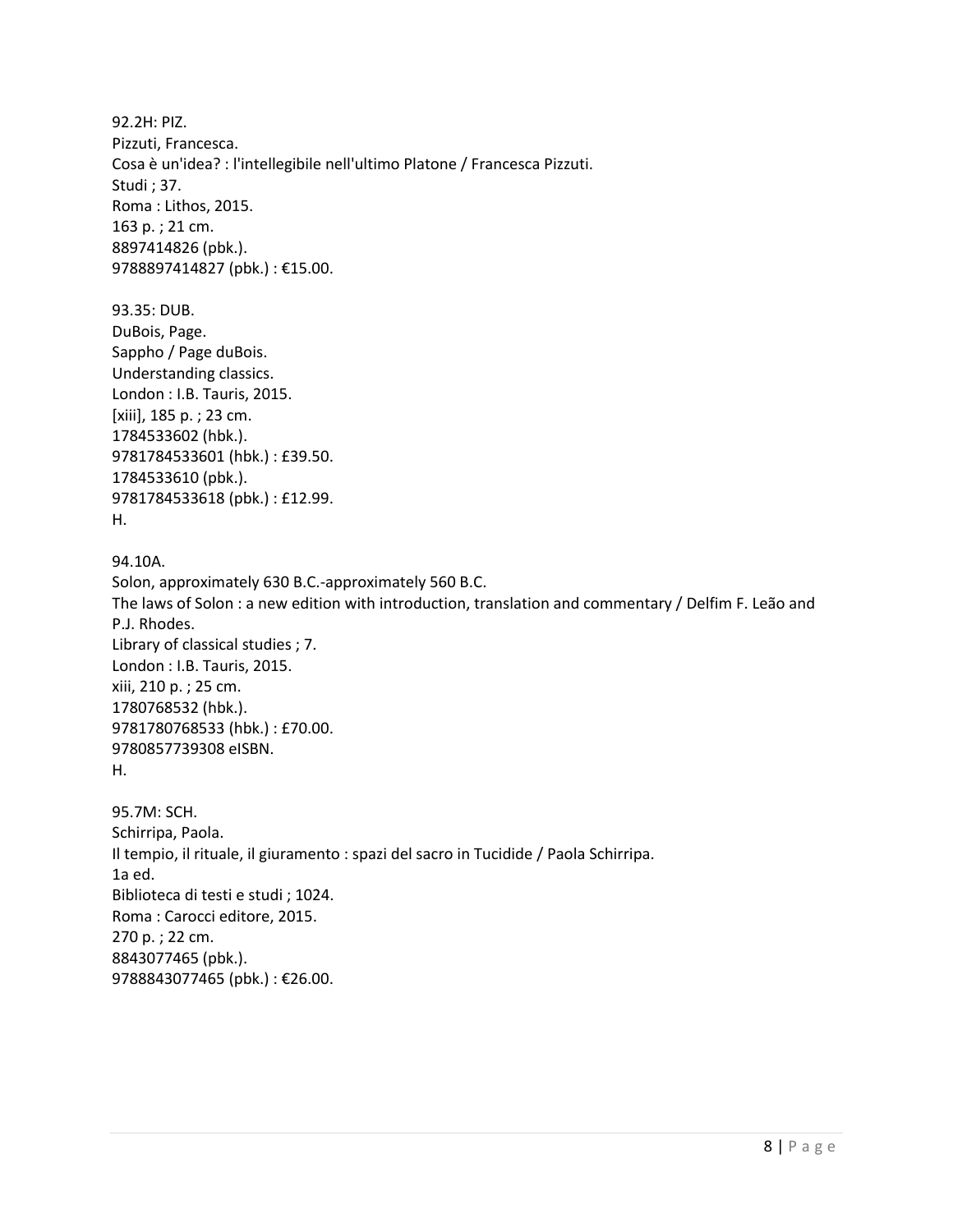95.19H. Virgil. Aeneid 5 : text, translation and commentary / Virgil ; edited by Lee M. Fratantuono, R. Alden Smith. Mnemosyne supplements ; 386. Mnemosyne supplements: Monographs on Greek and Latin language and literature. Leiden ; Boston : Brill, 2015. x, 762 p. ; 24 cm. 9004301240 (hbk.). 9789004301245 (hbk.) : €219.00 / \$284.00. 9789004301283 (e-book). R.

97.16: WIL. Will, Wolfgang. Herodot und Thukydides : die Geburt der Geschichte / Wolfgang Will. München : C.H. Beck, 2015. 279 p. : maps ; 23 cm. 3406682170 (hbk.). 9783406682179 (hbk.) : €24.95. H. and R.

97.25. Cratino il Giovane e Ofelione poeti della commedia di mezzo : edizione critica e commento, con un'appendice su Cratino il giovane nei Fragmenta poetarum Graecorum di Dirk Canter / Menico Caroli. Pinakes ; 8. Bari : Levante editori, 2014. 294 p., 15 p. of plates : color facsim. ; 24 cm. 8879496476 (pbk.). 9788879496476 (pbk.) : €50.00. H.

# <span id="page-8-0"></span>**98-99: LANGUAGE AND LITERATURE**

98A: CON. Lalies : actes des sessions de linguistique et de littérature. 35, Évian-les-Bains, 25-29 août 2014. Paris : Éditions Rue d'Ulm, 2015. 220 p. : ill. ; 24 cm. 2728805377 (pbk.). 9782728805372 (pbk.) : €29.00.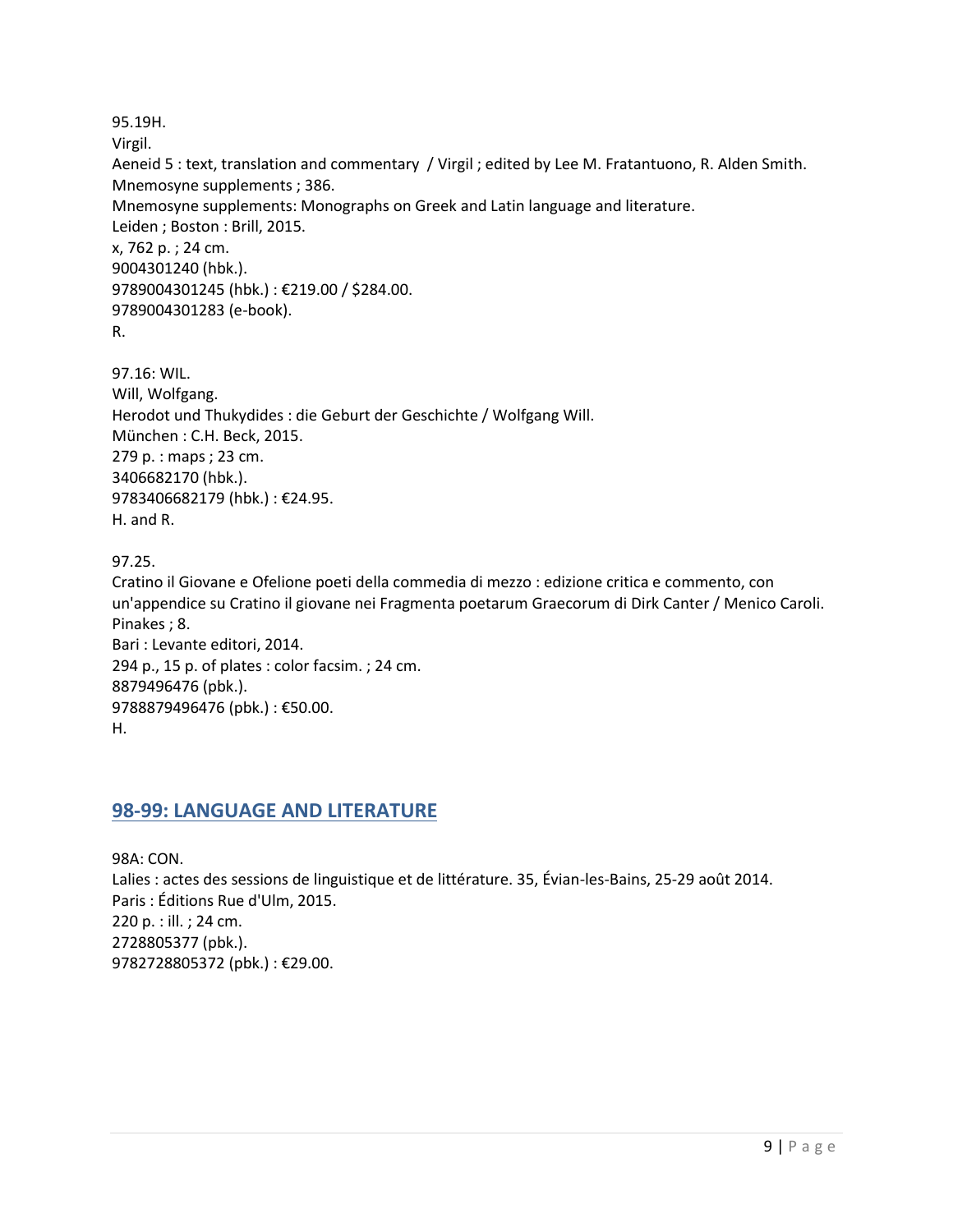98i: BRO. Broux, Yanne. Double names and elite strategy in Roman Egypt / by Yanne Broux. Studia Hellenistica ; 54. Leuven : Peeters, 2015. viii, 317 p. : ill. (some col.) ; 25 cm. 9042931256 (pbk.). 9789042931251 (pbk.) : €94.00. R.

99A.1: BAL. The art of veiled speech : self-censorship from Aristophanes to Hobbes / edited by Han Baltussen and Peter J. Davis. Philadelphia : University of Pennsylvania Press, 2015. vi, 328 p. ; 24 cm. 0812247353 (hbk.). 9780812247350 (hbk.) : £52.00. H.

99A.1: LAT. Kinesis : the ancient depiction of gesture, motion, and emotion : essays for Donald Lateiner / Christina A. Clark, Edith Foster, and Judith P. Hallett (editors). Ann Arbor : University of Michigan Press, 2015. xii, 323 p. : 1 port. ; 24 cm. 0472119591 (hbk.). 9780472119592 (hbk.) : £72.95. H. or R.

99B: FAN. The Greek Epic Cycle and its ancient reception : a companion / edited by Marco Fantuzzi and Christos Tsagalis. Cambridge : Cambridge University Press, 2015. xiii, 678 p. : ill. (black and white) ; 26 cm. 1107012592 (hbk.). 9781107012597 (hbk.) : £120.00. 9781316308356 (PDF ebook) : No price. H.

99B: FAU. Hymnic narrative and the narratology of Greek hymns / Edited by Andrew Faulkner, Owen Hodkinson. Mnemosyne supplements ; 384. Mnemosyne supplements: Monographs on Greek and Latin language and literature. Leiden ; Boston : Brill, 2015. ix, 297 p. ; 24 cm. 9004288139 (hbk.). 9789004288133 (hbk.) : €110.00 / \$146.00. 9789004289512 (e-book). H.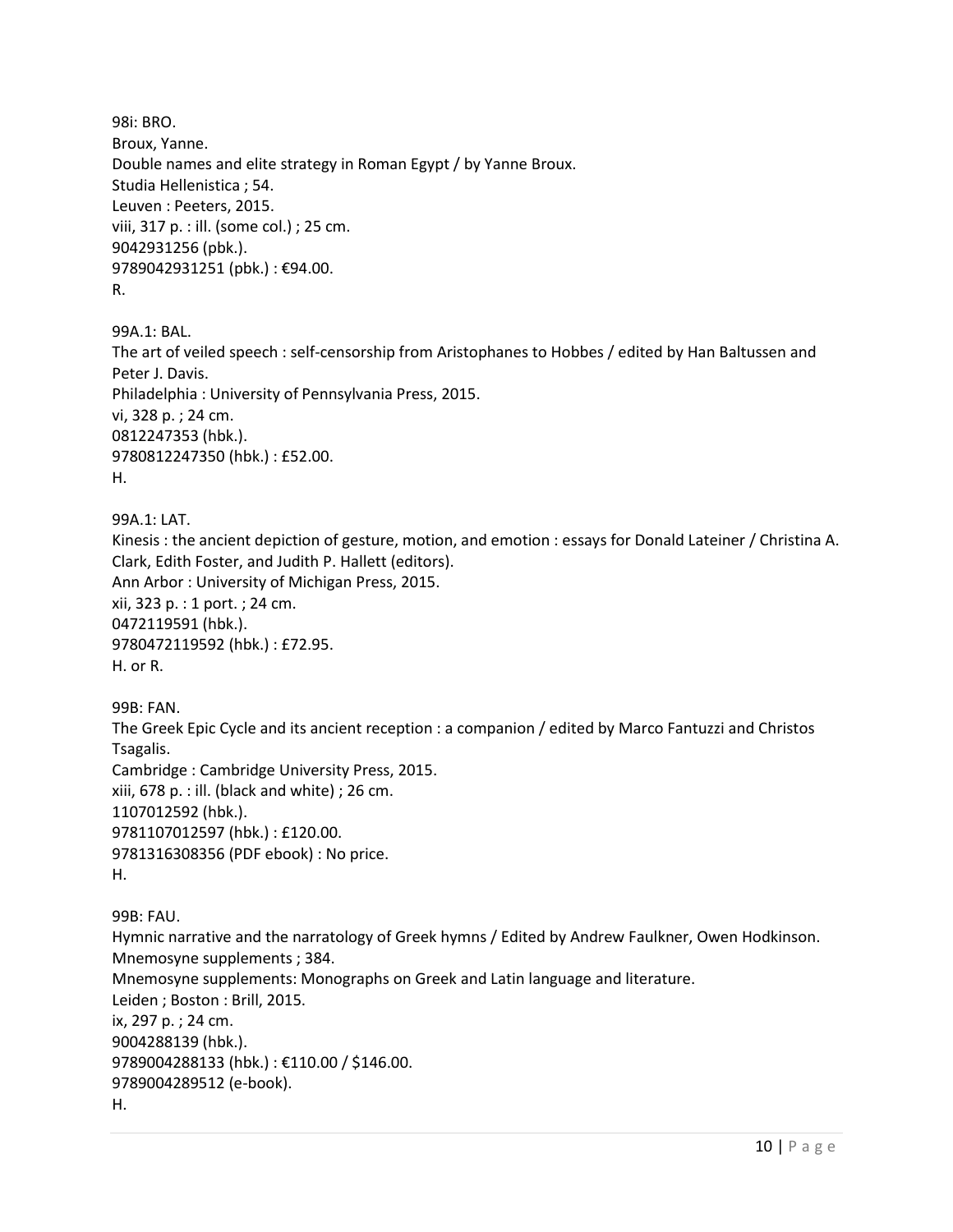99H: HER. Hernúñez, Pollux. La sátira : insultos y burlas en la literatura de la antigua Roma / Pollux Hernúñez. 1. ed. en Rey Lear. Breviarios de Rey Lear ; 52. Madrid : Rey Lear, 2014. 117 p. : ill. ; 19 cm. 8494159453 (pbk.). 9788494159459 (pbk.) : €10.95.

99J: SCH. Schwitter, Raphael. Umbrosa lux : obscuritas in der lateinischen Epistolographie der Spätantike / Raphael Schwitter. Hermes. Einzelschriften ; Heft 107. Klassische Philologie. Stuttgart : Franz Steiner Verlag 2015. 350 p. ; 24 cm. 3515109897 (pbk.). 9783515109895 (pbk.) : €58.00. 9783515109925 (online). R.

#### <span id="page-10-0"></span>**100-101: PAPYROLOGY AND EPIGRAPHY**

101G.1: BUL. Bultrighini, Ilaria. Demi attici della Paralia / Ilaria Bultrighini. Universale Carabba. Sezione Studi. Lanciano : Carabba, 2015. 450 p. : ill. (chiefly col.) ; 24 cm. 8863443726 (pbk.). 9788863443721 (pbk.) : €28.00. H.

101N: UGO. Ugolini, Simona. L'agonistica greca in età romana : Olimpiadi e giochi nelle iscrizioni della Grecia continentale e del Mediterraneo occidentale / Simona Ugolini ; prefazione di Roberto Luciani. Roma : Aracne, 2015. 355 p. : ill. ; 24 cm. 8854882402 (pbk.). 9788854882409 (pbk) : €22.00.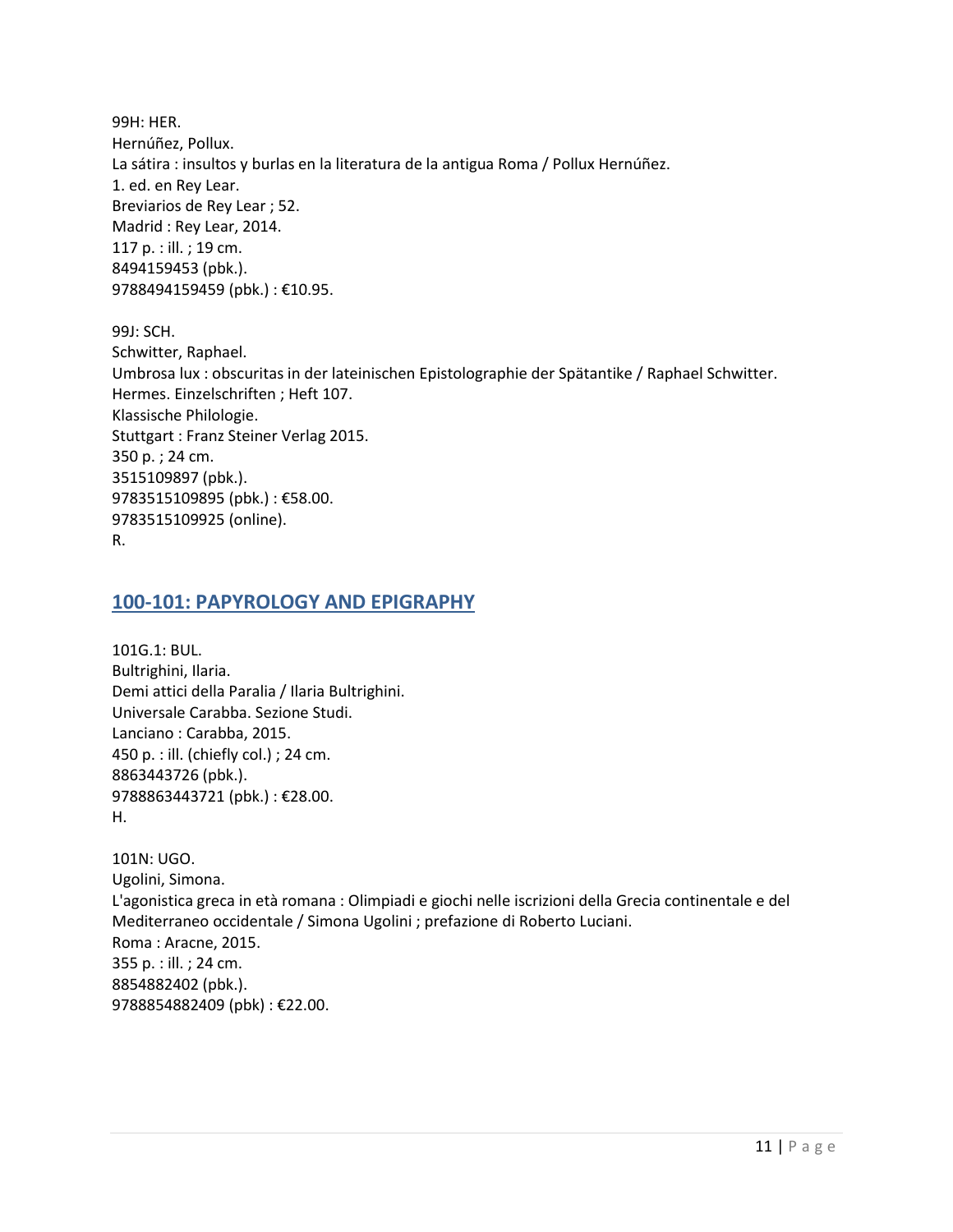101o: DAM. Damasus I, Pope, 305-384. Damasus of Rome : the epigraphic poetry : introduction, texts, translations, and commentary / edited by Dennis Trout. Oxford early Christian texts. Oxford : Oxford University Press, 2015. [xxvi], 229 p. : ill., map ; 24 cm. 0198735375 (hbk.). 9780198735373 (hbk.) : £95.00. R.

X101P.3: MAR. Marchesini, Simona. Monumenta Linguae Raeticae / di Simona Marchesini ; in collaborazione con Rosa Roncador. Roma : Scienze e Lettere, 2015. 336 p. : ill. ; 30 cm. 886687079X (pbk.). 9788866870791 (pbk.) : €50.00.

# <span id="page-11-0"></span>**102-116: PREHISTORY, ARCHAEOLOGY AND TOPOGRAPHY**

X102D: JON. Italo-Mycenaean pottery : the archaeological and archaeometric dimensions / Richard Jones ... [et al.] ; with contributions by L. Alberti ... [et al.]. Incunabula Graeca ; v. 103. Roma : CNR, Istituto di studi sul Mediterraneo antico, 2014. 588 p., 12 p. of plates : ill. (some col.), maps ; 30 cm. 8887345201 (pbk.). 9788887345209 (pbk.): €85.00.

X105F.1: ANA. Tel Anafa. II, ii, Glass vessels, lamps, objects of metal, and groundstone and other stone tools and vessels / edited by Andrea Berlin and Sharon C. Herbert. Kelsey Museum fieldwork series. Ann Arbor : Kelsey Museum of Archaeology, 2012. xix, 338 p. : ill. (some col.), maps, plans ; 29 cm. 0974187372 (hbk.). 9780974187372 (hbk.) : £32.00. 108A: O'CO. Egypt in the first millennium AD : perspectives from new fieldwork / edited by Elisabeth R. O'Connell. British Museum publications on Egypt and Sudan ; 2.

Leuven ; Paris ; Walpole, MA : Peeters, 2014.

xiv, 230 p., [68] p. of plates : ill. (chiefly col.), maps, plans ; 31 cm.

9042930713 (hbk.).

9789042930711 (hbk.) : €95.00.

R.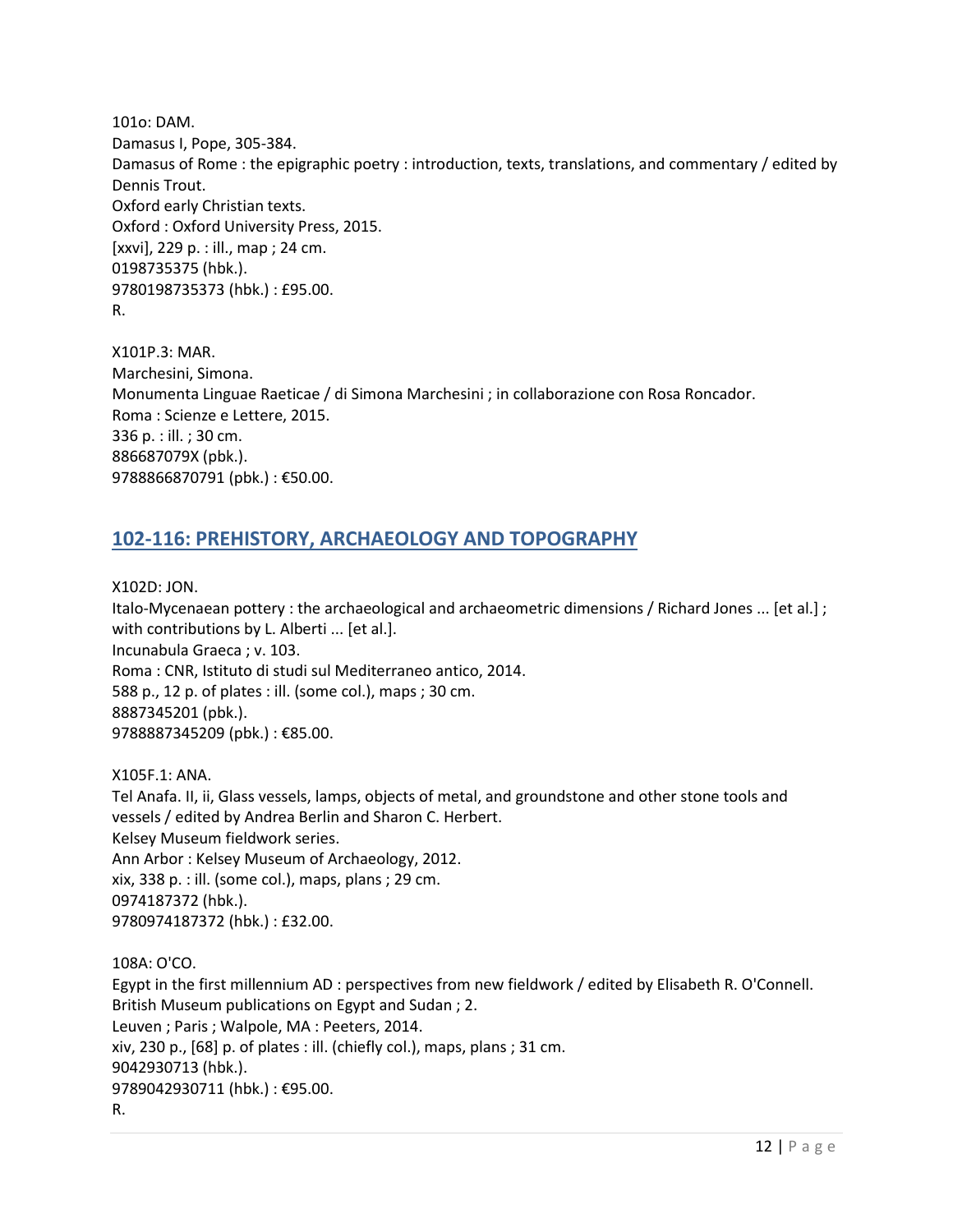109B: PAP.

Karageorghis, Vassos.

Necropoleis at Palaepaphos from the end of the late Bronze Age to the Cypro-archaic period / by Vassos Karageorghis and Efstathios Raptou ; with contributions by A. Charalambous [and 6 others]. Nicosia : The Cyprus Institute, 2014. xiv, 173 p., 102 p. of plates : ill. (some col.), maps ; 31 cm. 9963285813 (hbk.). 9789963285815 (hbk.) : €68.00.

109C: CAD.

The Great Islands : studies of Crete and Cyprus presented to Gerald Cadogan / editors: Colin MacDonald, Eleni Hatzaki and Stelios Andreou.

Athens : Kapon Editions, 2015. 247 p. : ill. (some col.), maps ; 29 cm. 9606878910 (pbk.). 9789606878916 (pbk.) : €48.00.

ST.12.

Zagora in context : settlements and intercommunal links in the Geometric period (900 - 700 BC); proceedings of the conference, held by the Australian Archaeological Institute at Athens and the Archaeological Society at Athens; Athens, 20 - 22 May 2012 / ed. by Jean-Paul Descœudres and Stavros A. Paspalas.

Mediterranean archaeology ; vol. 25, 2012.

Sydney : University of Sydney, 2015.

x, 325 p., 40 p. of col. plates : ill., maps, plans ; 30 cm.

(pbk.) : Aus\$80.00 (Aus\$70.00 students, Aus\$100.00 institutions).

110B: APO.

Le centre monumental romain d'Apollonia d'Illyrie : images de synthèse et paysage urbain / sous la direction d'Éric Follain. Archéologie et histoire romaine ; 30. Autun : Mergoil, 2015. 250 p. : ill. (some col.), maps, plans ; 30 cm. 2355180482 (pbk.). 9782355180484 (pbk.) : €48.00. R.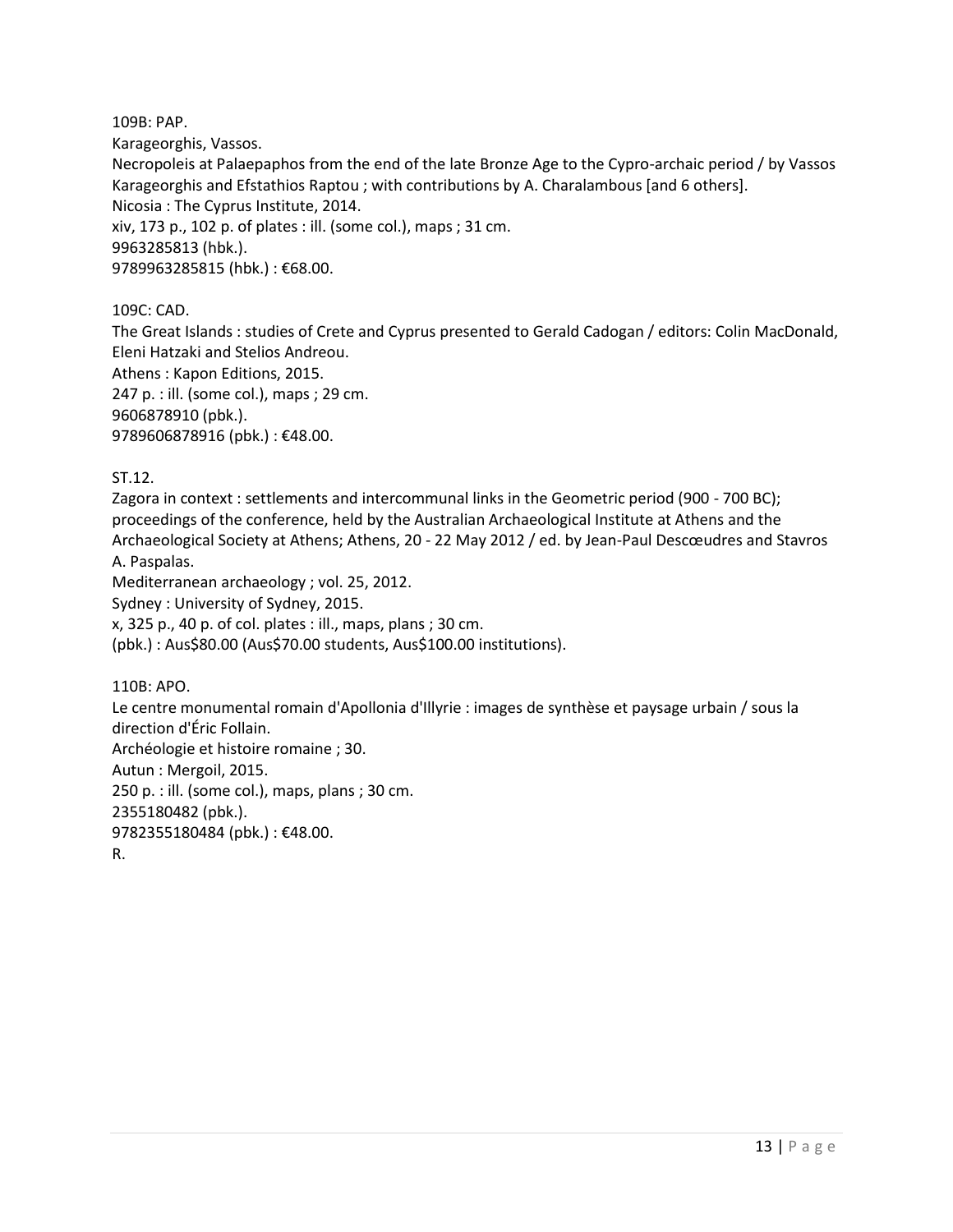#### X112F: ELE.

Cosmopoulos, Michael B., 1963- The sanctuary of Demeter at Eleusis : the Bronze Age / Michael B. Cosmopoulos. The Archaeological Society of Athens Library ; no.295-296. Vivliothēkē tēs en Athēnais Archaiologikēs Hetaireias ; ar. 295-296. Athens : Archaeological Society of Athens Library, 2014. 2 v. (xix, 478 p. ; vii, 287 p., [132] p. of plates) : ill., plans ; 28 cm. 6185047160 (v. 1 : pbk.). 9786185047160 (v. 1 : pbk.). 6185047179 (v. 2 : pbk.). 9786185047177 (v. 2 : pbk.). 6185047152 (set : pbk.). 9786185047153 (set : pbk.) : €85.00. H.

113E: BOL. Studi sulle stele etrusche di Bologna tra V e IV sec. A.C. / a cura di Elisabetta Govi. Roma : Edizioni Quasar, 2015. 151 p. : ill. ; 26 cm. 8871405919 (pbk.). 9788871405919 (pbk.) : €26.00.

113E: CAP.

Di Franco, Luca. Capreensia disiecta membra : Augusto a Capri e la villa di Palazzo a Mare / Luca Di Franco. I quaderni di Oebalus ; 6. Roma : Scienze e Lettere, 2015. x, 210 p. : ill. ; 24 cm. 886687082X (pbk.). 9788866870821 (pbk.): €38.00.

113E: HER. Meo, Francesco. L'attività tessile a Herakleia di Lucania tra III e I secolo a.C. / Francesco Meo. Fecit te ; 7. Roma : Scienze e Lettere, 2015. xix, 369 p. : ill. (chiefly col.) ; 24 cm. 8866870781 (pbk.). 9788866870784 (pbk.) : €38.00.

113E: LOC. Il Thesmophorion di Locri Epizefiri / a cura di Rossella Agostino e Margherita Milanesio Macrì ; contributi, Rossella Agostino [and six others]. Reggio Calabria : Laruffa editore, 2014. 364 p. : ill. (some col.) ; 26 cm. 887221694X (pbk.). 9788872216941 (pbk.) : €30.00.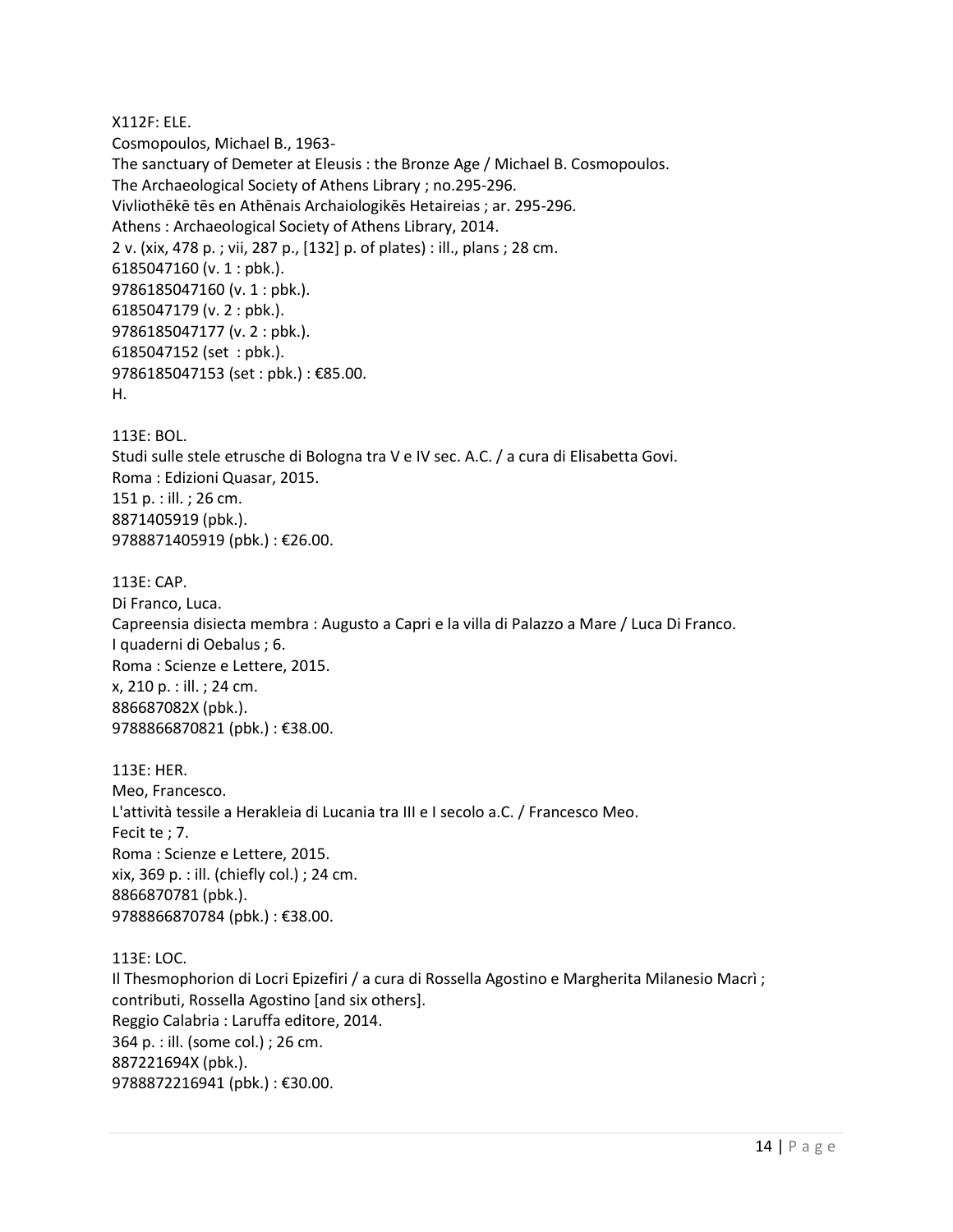113E: PAL. Mari, Zaccaria. Un nuovo Efesto per il IV sec. A.C. e la villa romana di Palombara Sabina / Zaccaria Mari, Massimiliano Papini. Collezione archeologica ; 10. Roma : Scienze e lettere, 2015. vii, 52 p. : ill., plan ; 24 cm. 8866870803 (pbk.). 9788866870807 (pbk.) : €20.00.

113F: POM HAM. Pompeji : Götter, Mythen, Menschen / Ausstellung und Katalog, Valeria Sampaolo und Andreas Hoffmann ; mit Beiträgen von Bettina Bergmann ... [et al.]. Publikationen des Bucerius Kunst Forums. München : Hirmer, 2014. 239 p. : ill. (chiefly col.), plans ; 29 cm. 3777423009 (hbk.). 9783777423005 (hbk.) : €39.90. R.

113F: PRA. Ambrosini, L. (Laura). La tomba Galeassi di Palestrina / di Laura Ambrosini. Quaderni dell'ISMA ; 1. Roma : Edizioni Quasar, 2015. 104 p. : ill. (some col.) ; 26 cm. 8871405889 (pbk.). 9788871405889 (pbk.) : €25.00.

113F: VAG.

Beyond Vagnari : new themes in the study of Roman South Italy : proceedings of a conference held in the School of History, Classics and Archaeology, University of Edinburgh, 26-28 October 2012 / edited by Alastair M. Small ; with contributions by Edward Bispham [and thirty others]. Munera ; 38. Bari : Edipuglia, 2014. 331 p. : ill., maps, plans ; 25 cm. 887228726X (pbk.). 9788872287262 (pbk.) €65.00.

113N: CAR. Caravaggi, Lucina. Paesaggi dell'archeologia invisibile : il caso del distretto Portuense = Invisible archaeology landscapes : the context of Portuense district / Lucina Caravaggi, Cinzia Morelli. Dia print. Progetti ; 5. Macerata : Quodlibet, 2014. 312 p. : ill. (some col.), maps, plans ; 22 x 24 cm. 8874626320 (pbk.). 9788874626328 (pbk.) : €32.00.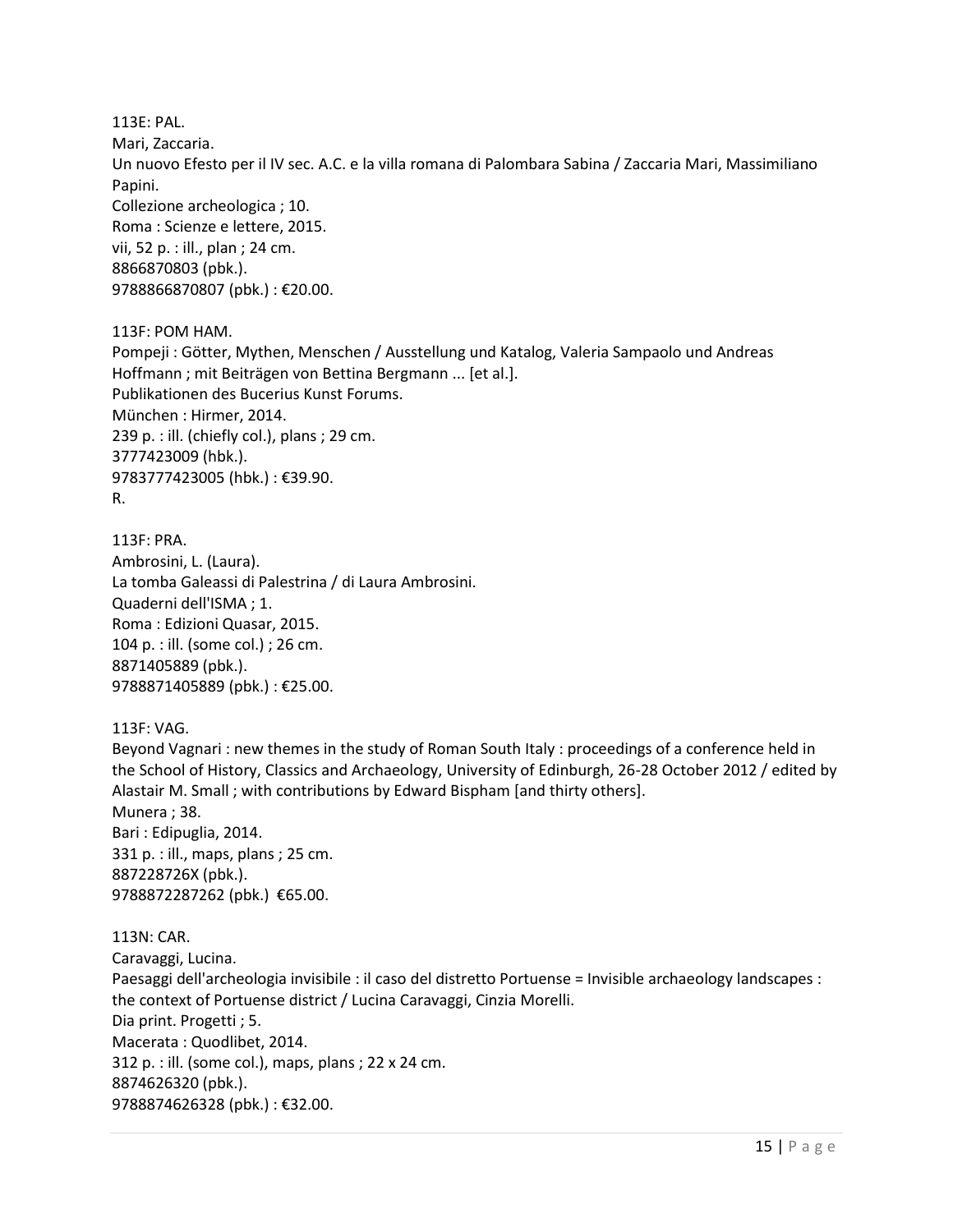113N: TOM.

Giuseppe Tomassetti a cento anni dalla morte e la sua opera sulla Campagna Romana : convegno di studi, Roma, 6-7 dicembre 2011 / a cura di Letizia Ermini Pani e Paolo Sommella. Miscellanea della Società romana di storia patria ; 60. Roma : presso la Società alla Biblioteca Vallicelliana, 2013. iv, 234 p. : ill. (some col.), maps, plans ; 24 cm. 8897808409 (pbk.). 9788897808404 (pbk.) : €35.00.

113P: D'AS. D'Asaro, Leonardo. Minosse & Cocalo : mito e storia nella Sicilia occidentale / Leonardo D'Asaro. Ariccia (RM) : Aracne, 2015. 250 p. : ill. (some col.), maps ; 24 cm. 8854881678 (pbk.). 9788854881679 (pbk.) : €18.00.

113P: LOR. Lorenzi, Primo. Per le antiche strade : viaggio nella Sicilia della tarda antichità / Primo Lorenzi. Due tarì. Gioiosa Marea : Pungitopo, 2015. 134 p. : ill. ; 24 cm. 8897601642 (pbk.). 9788897601647 (pbk.) : €16.00.

X113R: MAR. Tas-Silġ, Marsaxlokk (Malta) : archaeological excavations conducted by the University of Malta, 1996- 2005 / edited by Anthony Bonanno and Nicholas C. Vella. Ancient Near Eastern studies. Supplement ; 48, 49. Leuven ; Bristol, CT. : Peeters, 2015. 2 v. (xxxii, 496, xxix, 666 p.) : ill. (some col.), maps, plans ; 31 cm. 9042930764 (v. 1 : hbk.). 9789042930766 (v. 1 : hbk.) : €105.00. 9042930772 (v. 2 : hbk.). 9789042930773 (v. 2 : hbk.) : €120.00. R.

113R: NOR. Albanese, Luisa. Nora. Area C. Vano A32 : un immondezzaio urbano in un contesto abitativo romano / Luisa Albanese ; con il contributo di Bianca Maria Giannattasio. Scavi di Nora ; 3. Genova : De Ferrari, 2013. viii, 216 p. : ill. (some col.) ; 30 cm. 8897752268 (pbk.). 9788897752264 (pbk.) : €25.00.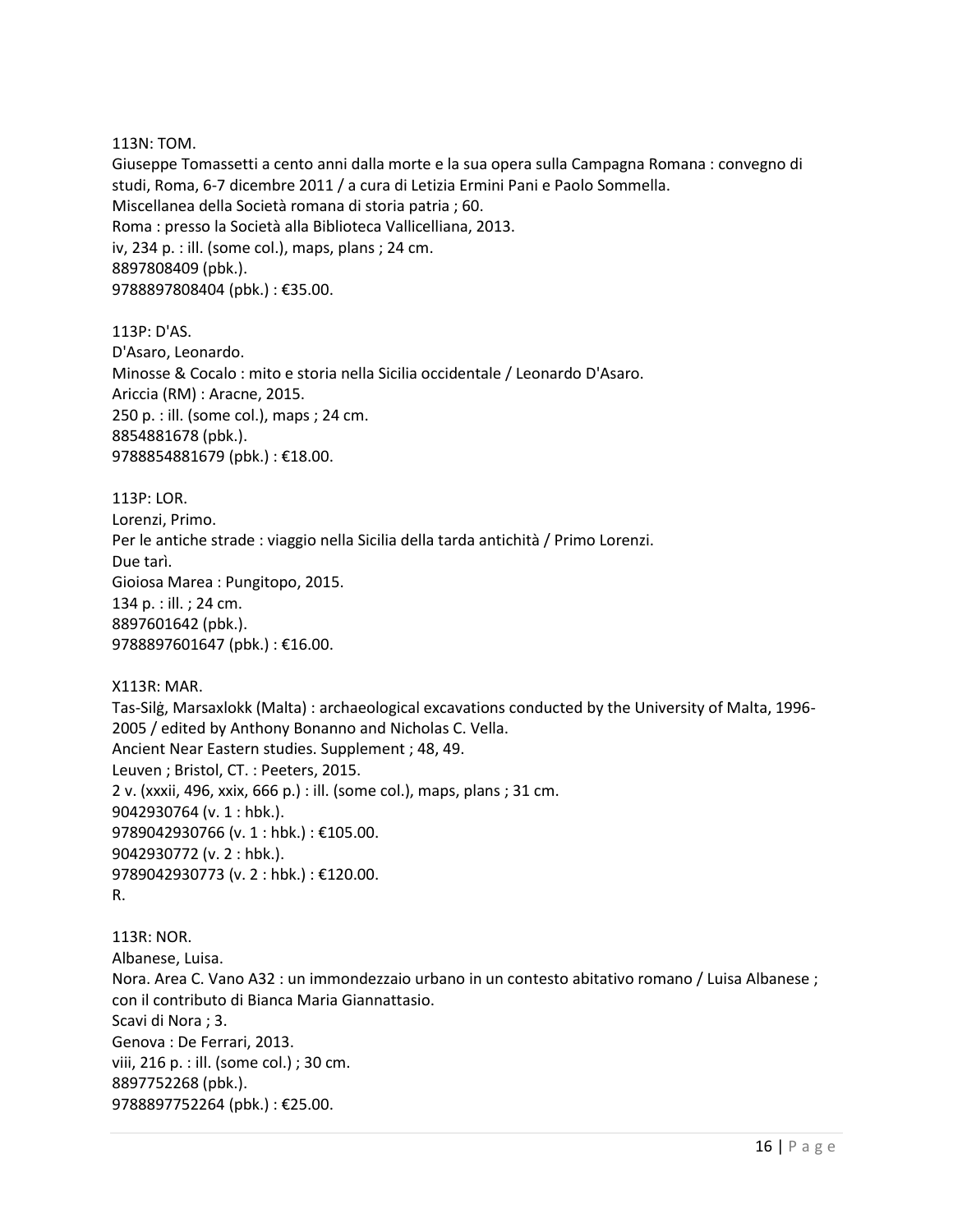114A: GON. Marginados sociales y religiosos en la Hispania tardorromana y visigoda / Raúl González Salinero (editor). Thema mundi ; 5. Madrid : Signifer Libros, 2013. 352 p. ; 24 cm. 849389916X (pbk.). 9788493899165 (pbk.) : €25.00.

115A: BON.

Archäologie in NRW 2010-2015 : [Archäologische Landesausstellung Nordrhein-Westfalen; Forschungen - Funde - Methoden; Begleitbuch zur Ausstellung ... im LVR-LandesMuseum Bonn vom 5. September 2015 - 3. April 2016; im Lippischen Landesmuseum Detmold vom 2. Juli 2016 - 26. Februar 2017; im LWL-Museum für Archäologie, Westfälisches Landesmuseum Herne vom 3. März - 22. Oktober 2017; Ausstellung, Teil 2] / [hrsg. von Thomas Otten, Jürgen Kunow, Michael M. Rind, Marcus Trier]. Schriften zur Bodendenkmalpflege in Nordrhein-Westfalen ; 11,2. Darmstadt : Theiss ; WBG, [2015]. 272 p. : ill. (some col.), plans ; 29 cm. 3806232539 (Theiss : pbk.). 9783806232530 (Theiss : pbk.) : €24.95. 3806231745 (WBG : pbk.).

9783806231748 (WBG : pbk.) : €24.95.

ST. 5.

Berichte zur Archäologie an Mittelrhein und Mosel. 18 / herausgegeben von Hans-Helmut Wegner. Martberg, Heiligtum und Oppidum der Treverer. II, Die Fibeln von Martberg : Altfunde, Privatsammlungen, Feldfunde, Grabungen / von Claudia Nickel ... ; hrsg. von Alfred Haffner ... [et al.]. Koblenz : Gesellschaft für Archäologie an Mittelrhein und Mosel ; Direktion Landesarchäologie Koblenz, 2011.

224 p., 68 p. of plates : ill. (some col.), maps, plans ; 30 cm. 3981168771 (hbk.). 9783981168778 (hbk.) : €60.00.

ST. 5.

Berichte zur Archäologie an Mittelrhein und Mosel. 19 / herausgegeben von Hans-Helmut Wegner. Martberg, Heiligtum und Oppidum der Treverer. III, Die Siedlung :Funde und Befunde sowie naturwissenschaftliche Ergebnisse der Grabungen 1986/87 und 1994-2010 / von Claudia Nickel ... [et al.] ; hrsg. von Alfred Haffner ... [et al.].

Koblenz : Gesellschaft für Archäologie an Mittelrhein und Mosel ; Direktion Landesarchäologie Koblenz, 2013.

2 v. (xii, 683, 733 p., 40 p. of plates) : ill. (some col.), maps, plans ; 30 cm. + 2 folded col. plates in rear pocket of Teil 1.

398116878X (set : hbk.).

9783981168785 (set : hbk.) : €100.00.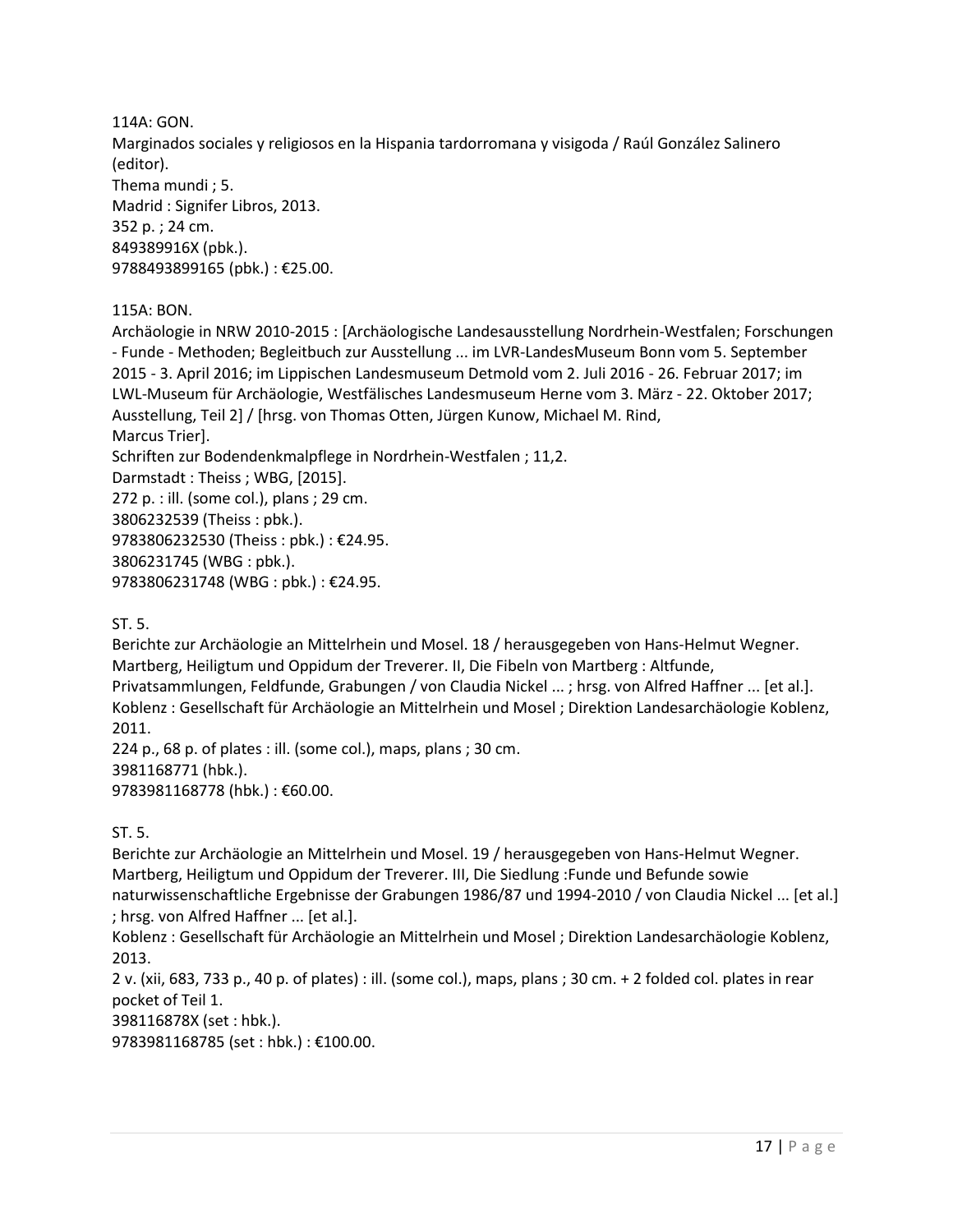X236.

Gugl, Christian.

Die Canabae von Carnuntum II : archäologische und GIS-analytische Auswertung der Oberflächen Surveys 2009-2010 / von Christian Gugl, Silvia Radbauer, Michaela Kronberger. Der römische Limes in Österreich ; Heft 48. Wien : Verlag der Österreichischen Akademie der Wissenschaften, 2015. 304 p. : ill. (some col.), plans ; 30 cm. 3700176295 (pbk.). 9783700176299 (pbk.) : €98.00.

115J: AVE.

Aventicum : eine römische Hauptstadt / Daniel Castella (Hrsg.), Pierre Blanc, Matthias Flück, Thomas Hufschmid, Marie-France Meylan Krause. Avenches : Association Pro Aventico, 2015. 127 p. : ill., maps, plans ; 21 cm. 2970102315 (pbk.). 9782970102311 (pbk.) : €20.00.

116A: RIP. Rippon, Stephen, 1968- The fields of Britannia : continuity and change in the late Roman and early medieval landscape / Stephen Rippon, Chris Smart, and Ben Pears. 1st ed. Oxford : Oxford University Press, 2015. xix, 445 p. : ill., maps, plans ; 24 cm. 0199645825 (hbk.). 9780199645824 (hbk.) : £90.00. B.

# <span id="page-17-0"></span>117-119: ANCIENT HISTORY

118H: CAR. Carty, Aideen. Polycrates, tyrant of Samos : new light on archaic Greece / Aideen Carty. Alte Geschichte. Historia. Einzelschriften ; Bd. 236. Stuttgart : Franz Steiner Verlag, 2015. 260 p. : ill., map ; 25 cm. 351510898X (hbk.). 9783515108980 (hbk.) : €56.00. H.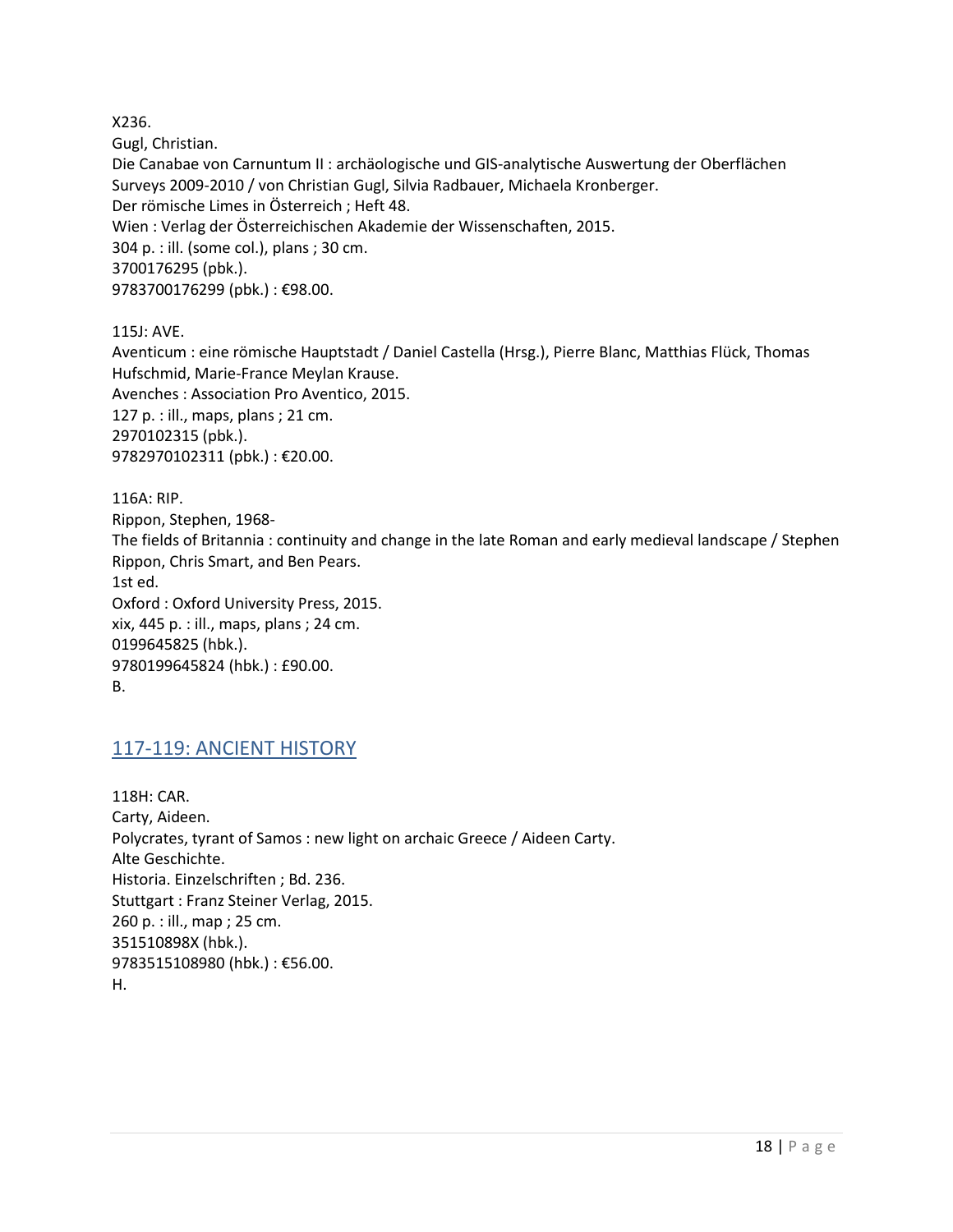118L: SCH. Scholz, Peter, 1965- Der Hellenismus : der Hof und die Welt / Peter Scholz. Originalausg. C.H. Beck Paperback ; 6153. C.H. Beck Geschichte der Antike. München : C.H. Beck, 2015. 352 p. : 17 ill., 10 maps ; 21 cm. 3406679110 (pbk.). 9783406679117 (pbk.) : €16.95. H. and R.

119D: POS. Posadas, Juan Luis, 1967- La rebelión de Espartaco / Juan Luis Posadas. Serie Historia antigua. Madrid : Sílex, 2012. 217 p. : ill., maps ; 24 cm. 8477375860 (pbk.). 9788477375869 (pbk.) : €18.00.

119E: REQ. Requena Jiménez, Miguel. "Omina mortis" : presagios de muerte : cuando los dioses abandonan al emperador romano / Miguel Requena Jiménez. Lecturas de historia. Madrid : Abada Editores, [2014]. 324 p. ; 20 cm. 8415289987 (pbk.). 9788415289982 (pbk.) : €19.00.

119F.1: ROM. Rivoluzione Augusto : l'imperatore che riscrisse il tempo e la città / a cura di Rita Paris, Silvia Bruni, Miria Roghi. Roma : Ministero dei beni e delle attività culturali e del turismo, Soprintendenza speciale per i beni archeologici di Roma ; Milano : Electa, 2014. 135 p. : col. ill. ; 25 cm. 8891803162 (pbk.). 9788891803160 (pbk.) : €19.00.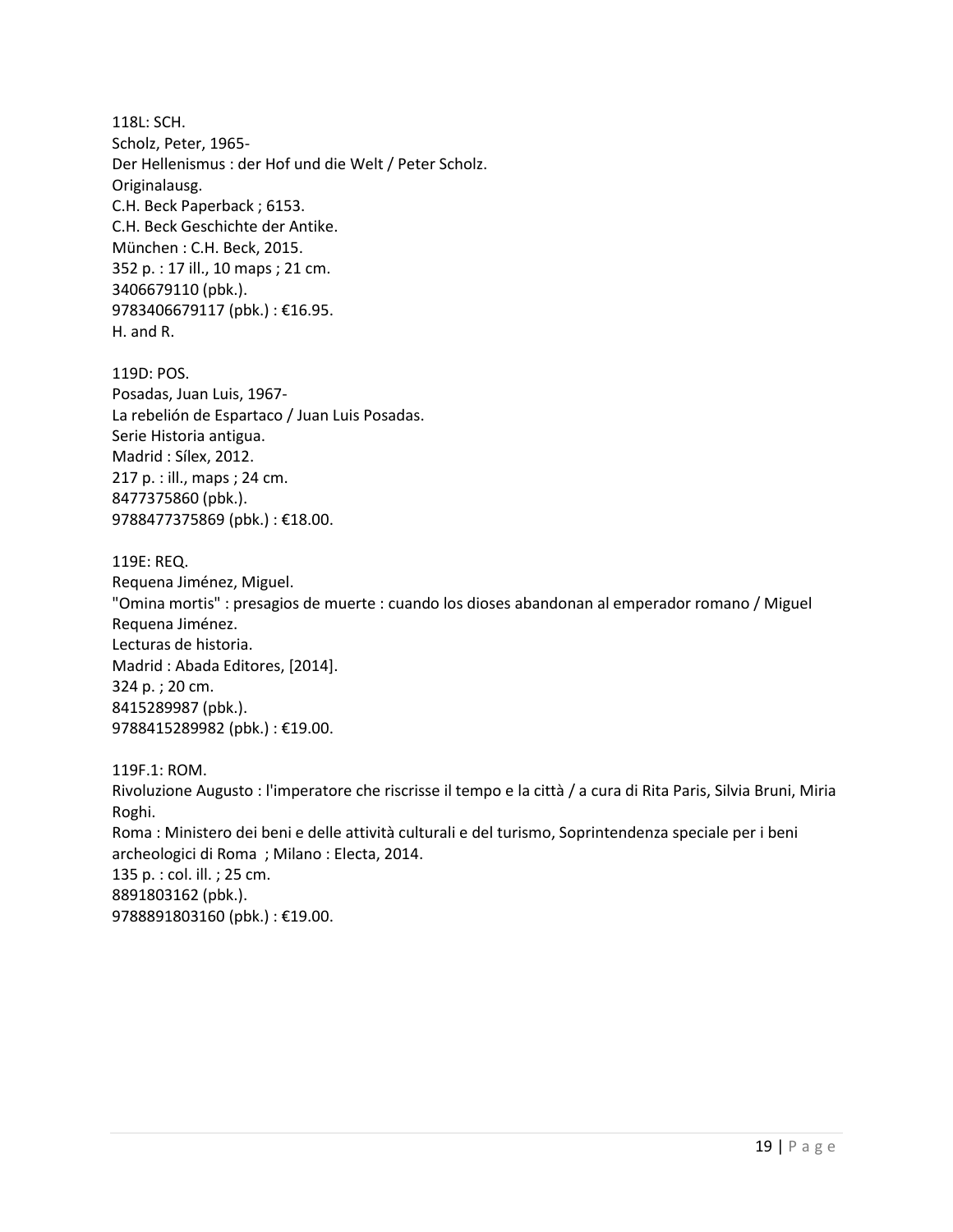119N: DIJ. Inside and out : interactions between Rome and the peoples on the Arabian and Egyptian frontiers in Late Antiquity / edited by Jitse H.F. Dijkstra & Greg Fisher. Late antique history and religion ; v. 8. Leuven : Peeters, 2014. xviii, 481 p. : ill. (partly col.) ; 25 cm. 9042931248 (hbk.). 9789042931244 (hbk.) : €94.00. R.

# <span id="page-19-0"></span>120: CHRISTIANITY, JUDAISM ETC.

120B: BUS.

Religious practices and Christianization of the late antique city (4th-7th cent.) : / edited by Aude Busine. Religions in the Graeco-Roman world ; v. 182. Leiden ; Boston : Brill, 2015. vii, 243 p. : ill., map, plans ; 25 cm. 9004294600 (hbk.). 9789004294608 (hbk.) : €104.00 / \$135.00. 9789004299047 (e-book.). R.

#### <span id="page-19-1"></span>121: POLITICS AND LAW

121A: MUS. Musco, Stefano. Storia dello spionaggio antico : teoria e strategie di intelligence dagli albori alla caduta dell'Impero Romano / Stefano Musco ; prefazione di Massimo Chiais. Roma : Aracne, 2014. 220 p. ; 24 cm. 8854862363 (pbk.). 9788854862364 (pbk.) : €15.00.

121C: MIT. Mitchell, Thomas N., 1939- Democracy's beginning : the Athenian story / Thomas N. Mitchell. New Haven ; London : Yale University Press, 2015. xii, 350 p., [8] p. of plates : ill., maps, plan ; 24 cm. 0300215037 (hbk.). 9780300215038 (hbk.) : £25.00. H.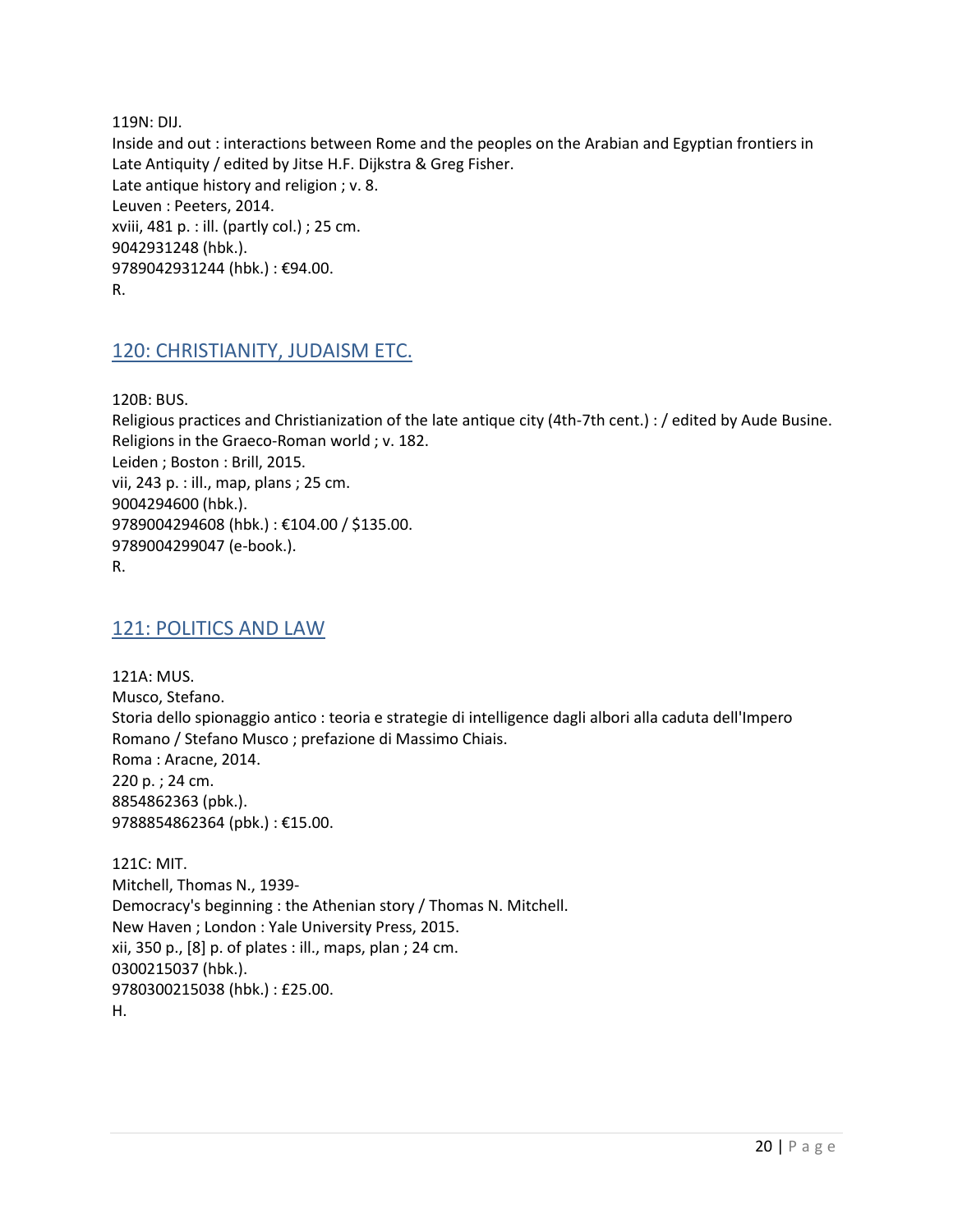121D: GRA. Gray, Benjamin D. (Benjamin David), 1983- Stasis and stability : exile, the polis, and political thought, c. 404-146 BC / Benjamin Gray. Oxford classical monographs. Oxford : Oxford University Press, 2015. xiii, 452 p. ; 24 cm. 0198729774 (hbk.). 9780198729778 (hbk.) : £90.00. H.

121F: BRA.

Poder central y poder local : dos realidades paralelas en la órbita política romana / Gonzalo Bravo, Raúl González Salinero (editores). Signifer : monografías y estudios de antigüedad griega y romana ; No. 45. Madrid : Signifer Libros, 2015. 474 p.: ill. ; 24 cm. 8416202052 (pbk.). 9788416202058 (pbk.) : €35.00.

121F: GEI.

Geisthardt, Johannes M. Zwischen Princeps und Res publica : Tacitus, Plinius und die senatorische Selbstdarstellung in der Hohen Kaiserheit / Johannes M. Geisthardt. Studies in ancient monarchies ; v. 2. Alte Geschichte. Stuttgart : Franz Steiner Verlag, 2015. 430 p. ; 25 cm. 3515108432 (hbk.). 9783515108430 (hbk.) : €69.00. 9783515109871 (E-Book). R.

121J: LUC. Minima de poenis, 1 / Mariateresa Amabile... [et al.] ; a cura di Francesco Lucrezi ; presentazione di Carlo Venturini. Napoli : Satura, 2015. xi, 111 p. ; 21 cm. 8876071431 (pbk.). 9788876071430 (pbk.) : €12.00.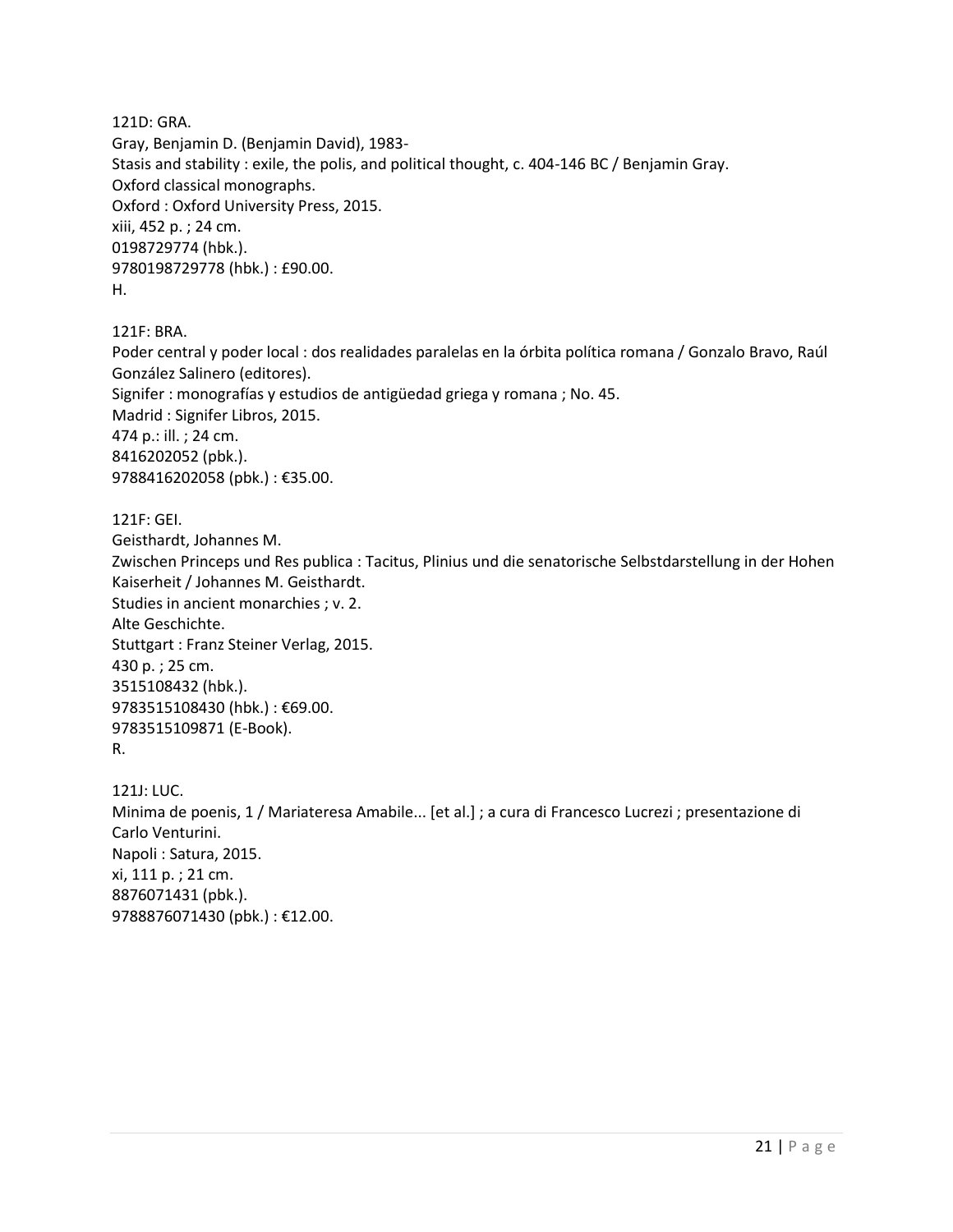121J: MIL.

I tribunali dell'impero : relazioni del convegno internazionale di diritto romano, Copanello, 7-10 giugno 2006 / a cura di Francesco Milazzo. Collana del Dipartimento di scienze giuridiche, storiche, economiche e sociali / Università degli studi Magna Graecia di Catanzaro ; 21. Milano : Giuffró, 2015. 254 p. : ill. ; 24 cm. 8814190550 (pbk.). 9788814190551 (pbk.) : €27.50.

# <span id="page-21-0"></span>122-123: RELIGION AND PHILOSOPHY

122D.11: PIS.

Pisano, Carmine.

Hermes, lo scettro, l'ariete : configurazioni mitiche della regalità nella Grecia antica / Carmine Pisano. Religioni e storia ; 3. Napoli : M. D'Auria editore, 2014. 299 p. ; 22 cm. 8870923622 (pbk.). 9788870923629 (pbk.) : €32.00.

122L.4: GAL. Galiano, Paolo. Diana e Apollo : la selva e l'urbe / Paolo Galiano - Massimo Vigna. Simmetria. Roma : Simmetria edizioni, 2015. 144 p. : ill., plan ; 21 cm. 8899152012 (pbk.). 9788899152017 (pbk.) : €19.00.

122L.6: CAM. Vout, Caroline. Following Hercules : the story of classical art / [text Caroline Vout]. Cambridge : Fitzwilliam Museum, [2015]. 47 p. : col. ill. ; 15 x 21 cm. 1910731021 (pbk.). 9781910731024 (pbk.) : £4.99.

122L.10: GAL. Galiano, Paolo. Mars Pater / Paolo Galiano. Simmetria. Roma : Simmetria, 2014. 125 p. : 29 ill. ; 21 cm. 8887615918 (pbk.). 9788887615913 (pbk.) : €16.00.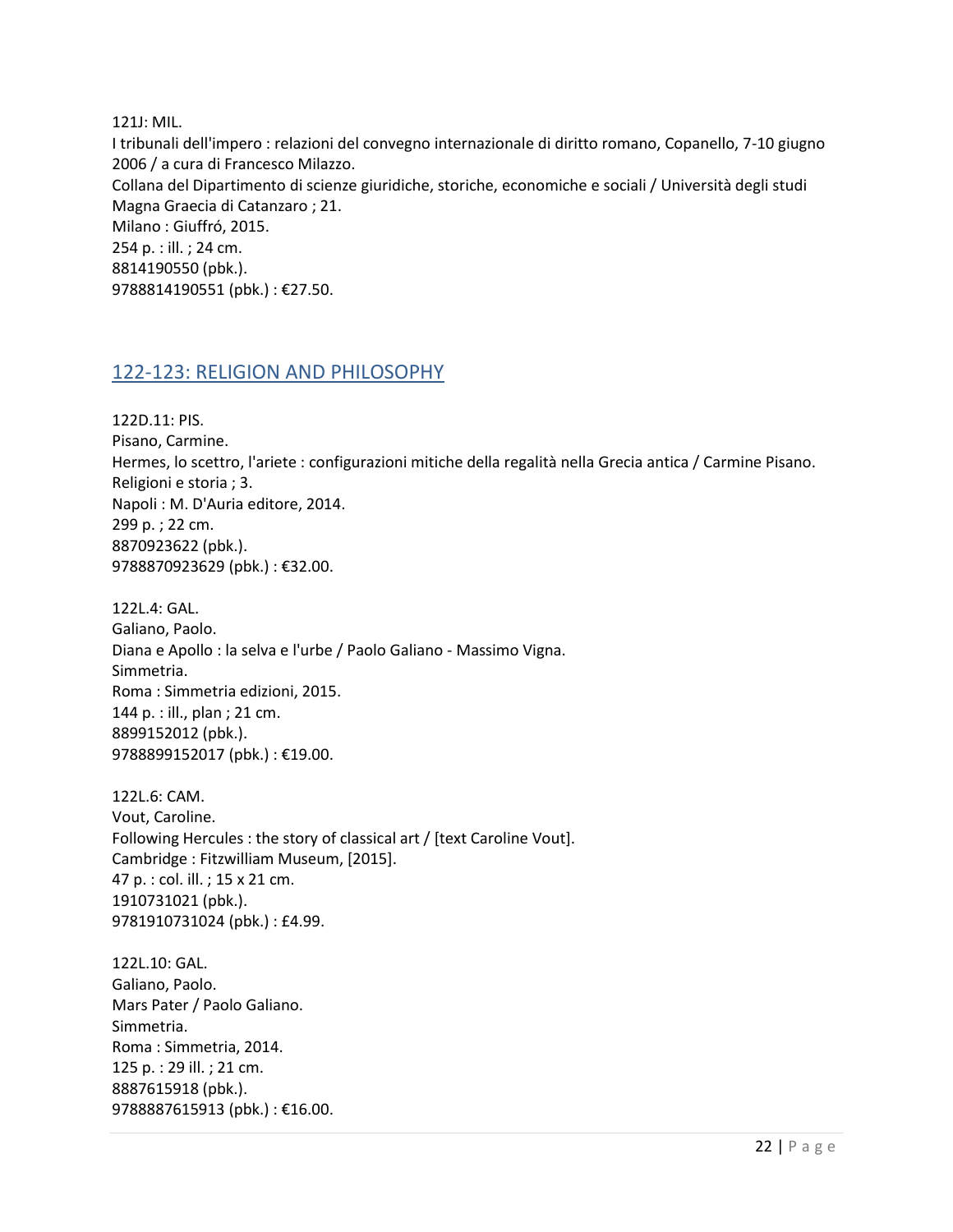122L.20: LIN. Lindner, Molly M. Portraits of the vestal virgins, priestesses of ancient Rome / Molly M. Lindner. Ann Arbor : University of Michigan Press, 2015. xxii, 291 p. : 87 ill. (black and white) ; 24 cm. 0472118951 (hbk.). 9780472118953 (hbk.) : £81.50. R.

123A: ADA. Adamson, Peter, 1972- Philosophy in the Hellenistic and Roman worlds / Peter Adamson. A history of philosophy without any gaps ; 2. Oxford : Oxford University Press, 2015. xxiv, 360 p. : maps ; 24 cm. 0198728026 (hbk.). 9780198728023 (hbk.) : £20.00 / \$34.95. H. or R.

123E: LLO. Lloyd, G. E. R. (Geoffrey Ernest Richard), 1933- Analogical investigations : historical and cross-cultural perspectives on human reasoning / G. E. R. Lloyd. Cambridge : Cambridge University Press, 2015. vi, 139 p. : ill. ; 23 cm. 1107518377 (pbk.). 9781107518377 (pbk.) : £17.99 / \$34.99. 1107107849 (hbk.). 9781107107847 (hbk.) : £49.99 / \$79.99. H.

# <span id="page-22-0"></span>127: SCIENCE AND TECHNOLOGY

X127C: HAR.

Cosmologies et cosmogonies dans la littérature antique : huit exposés suivis de discussions et d'un épilogue / par Stefan Maul ... [et al.] ; entretiens préparés par Therese Fuhrer et Michael Erler et présidés par Pierre Ducrey, 25-29 août 2014 ; volume édité par Pascale Derron. Entretiens sur l'antiquité classique ; t. 61. Vandœuvres : Fondation Hardt, 2015. x, 355 p. : ill. (chiefly col.) ; 23 cm. 260000761X (hbk.). 9782600007610 (hbk.) : Sw.fr.75.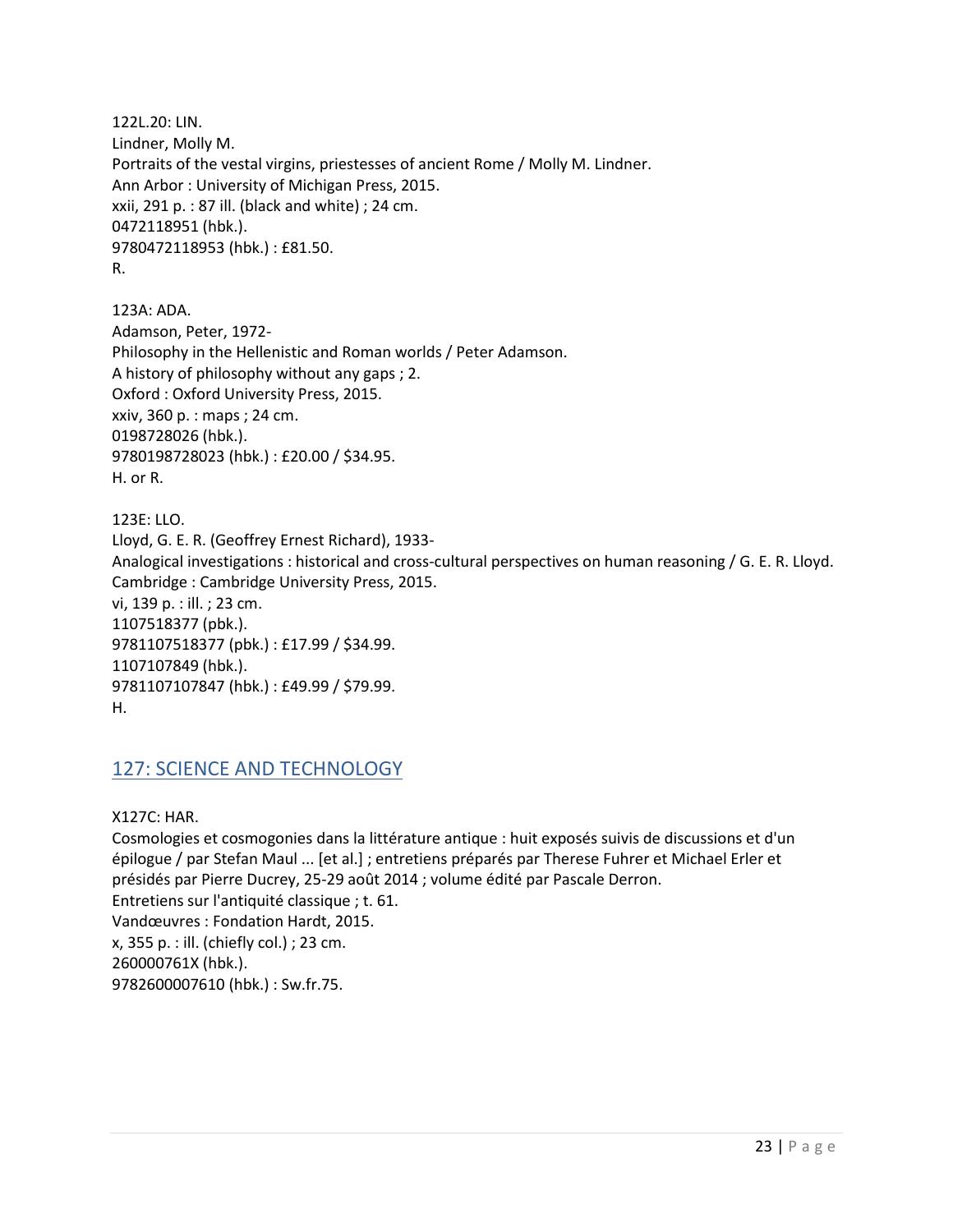127G: BER.

Cycles de la nature, cycles de l'histoire : de la découverte des météores à la fin de l'âge d'or : actes des journées d'études du Mans (9 novembre 2012 & 8 novembre 2013) / textes édités par Estelle Bertrand et Rita Compatangelo-Soussignan. AUSONIUS - Publications. Scripta antiqua ; 76. Bordeaux : Ausonius, 2015. 296 p. : ill. ; 24 cm. 2356131280 (pbk.). 9782356131287 (pbk.) : €25.00. R.

127G: FOR. Force, Eric R. Impact of tectonic activity on ancient civilizations : recurrent shakeups, tenacity, resilience, and change / Eric R. Force. Lanham : Lexington Books, 2015. xii, 199 p. : ill. ; 23 cm. 1498514278 (hbk.). 9781498514279 (hbk.) : £52.95. H. or R.

# <span id="page-23-0"></span>128-135: ART

128D: HUR. Hurwit, Jeffrey M., 1949- Artists and signatures in ancient Greece / Jeffrey M. Hurwit. Cambridge : Cambridge University Press, 2015. xxi, 210 p., [8] p. of plates : ill. (some col.) ; 26 cm. 1107105714 (hbk.). 9781107105713 (hbk.) : £64.99. H.

128D: WIN. Winkler-Horaček, Lorenz. Monster in der frühgriechischen Kunst : die Überwindung des Unfassbaren / Lorenz Winkler-Horaček. Image and context ; vol. 4. Berlin ; Boston : De Gruyter, 2015. xiv, 690 p. : 241 ill. ; 25 cm. 3110189003 (hbk.). 9783110189001 (hbk.) : €129.95. H.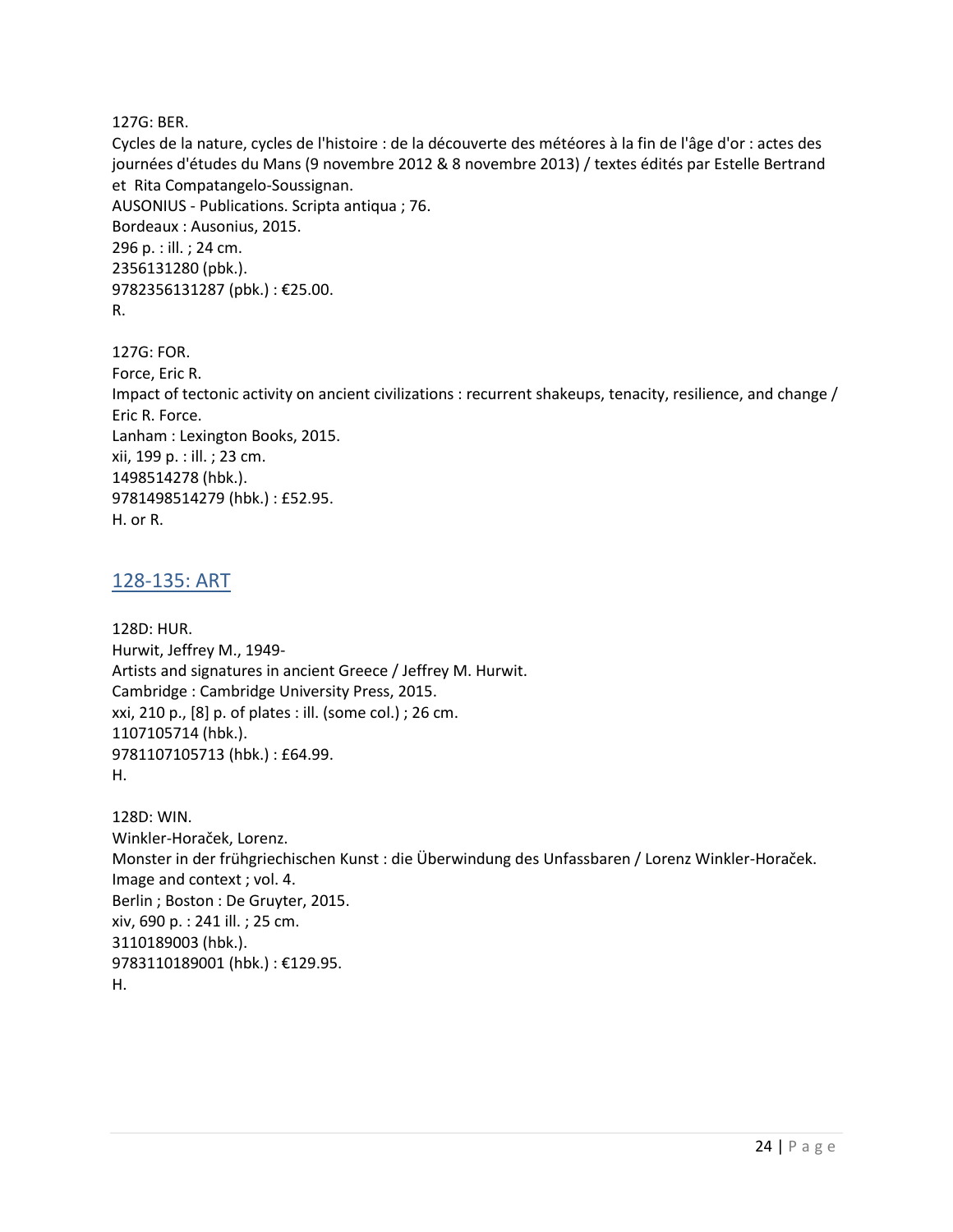131K.1: PET. Petrova, Aneta. Funerary reliefs from the West Pontic area (6th-1st centuries BC) / by Aneta Petrova. Colloquia antiqua ; 14. Leuven ; Briston, CT : Peeters, 2015. xxi, 312 p., 27 p. of plates : ill., map ; 25 cm. 9042930888 (hbk.). 9789042930889 (hbk.) : €95.00. H.

131K.2: LAI. Laird, Margaret L., 1968- Civic monuments and the Augustales in Roman Italy / Margaret L. Laird. New York, NY : Cambridge University Press, 2015. xvii, 349 p. : 100 ill., maps, plans ; 27 cm. 1107008220 (hbk.). 9781107008229 (hbk.) : £64.99 / \$99.99. R.

X131K.2: RUS. Russenberger, Christian. Der Tod und die Mädchen : Amazonen auf römischen Sarkophagen / Christian Russenberger. Image & context ; vol. 13. Berlin ; Boston : De Gruyter, 2015. xv, 752 p. : ill. ; 25 cm. 3110298392 (hbk.). 9783110298390 (hbk.) : €129.95. 9783110298604 (PDF : online).

132A Copy 1: G97. Corpus vasorum antiquorum Deutschland. Band 97, Dresden, Staatliche Kunstsammlungen, Skulpturensammlung. Band 2, Attisch rotfigurige Keramik / bearb. von Eva Hofstetter-Dolega. München : C.H. Beck, 2015. 111 p., [95] p. of plates : ill. ; 33 cm. 3406677479 (hbk.). 9783406677472 (hbk.) : €98.00. H.

132A Copy 1: G98. Corpus vasorum antiquorum Deutschland. Band 98, München, Antikensammlungen, ehemals Museum Antiker Kleinkunst. Band 18, Attisch bilingue und rotfigurige Schalen / bearb. von Elke Böhr. München : C.H. Beck, 2015. 159 p., [105] p. of plates : ill. ; 33 cm. 3406677487 (hbk.). 9783406677489 (hbk.) : €98.00. H.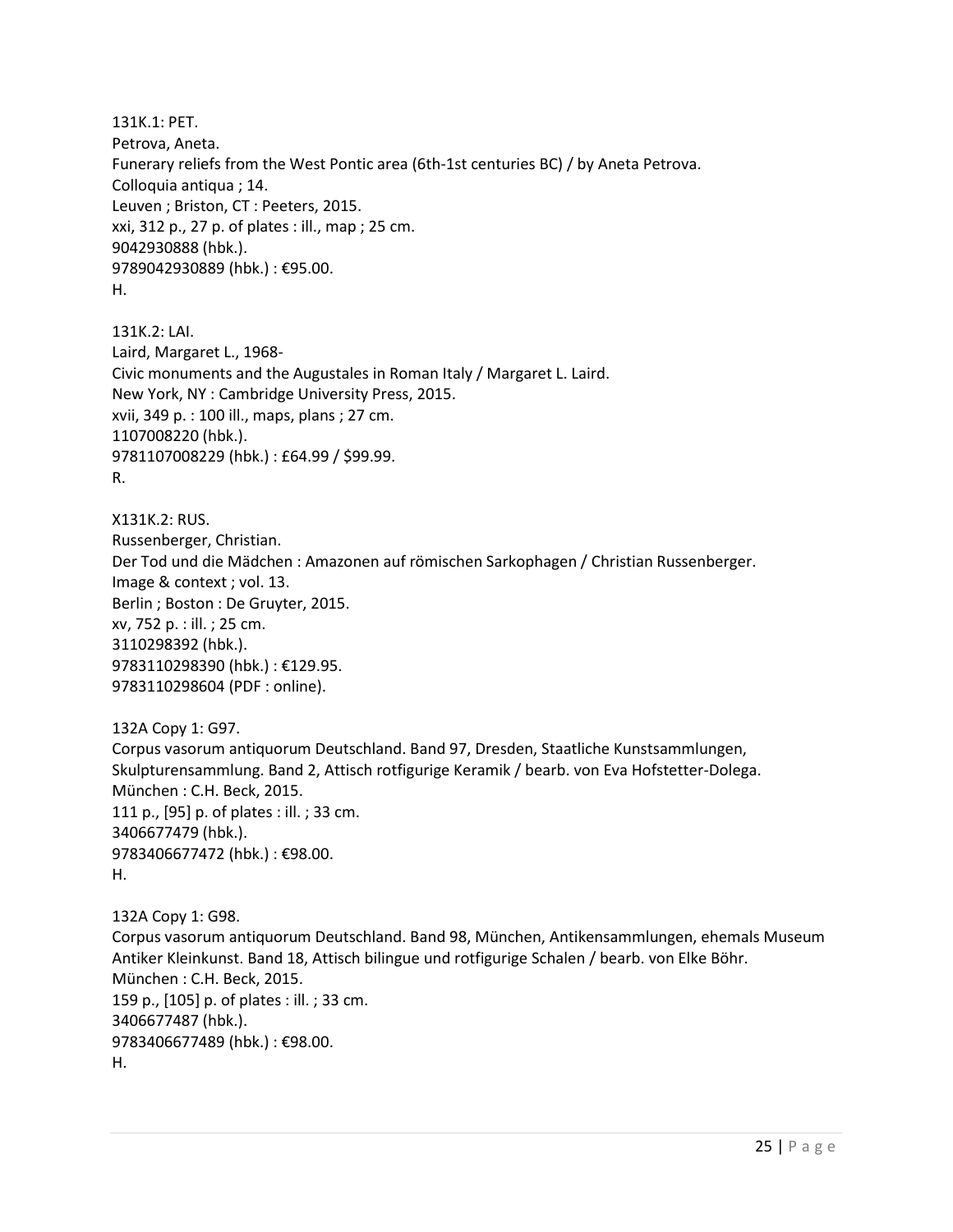132G: WAN. Wannagat, Detlev, 1958- Archaisches Lachen : die Entstehung einer komischen Bilderwelt in der korinthischen Vasenmalerei / Detlev Wannagat. Image and context ; vol. 3. Berlin ; Boston : De Gruyter, 2015. ix, 357 p. : 256 ill. ; 25 cm. 3110186233 (hbk.). 9783110186239 (hbk.) : €99.95. H. and R.

132H: MOI. Moignard, Elizabeth. Master of attic black-figure painting : the art and legacy of Exekias / Elizabeth Moignard. London : I.B. Tauris, 2015. xxi, 177 p., 8 p. of plates : ill. (some col.) ; 25 cm. 1780761414 (hbk.). 9781780761411 (hbk.) : £68.00. H.

135G: AVE. Martin Pruvot, Chantal. Fragile : Römische Gläser / Chantal Martin Pruvot. Documents du Musée romain d'Avenches ; 26. Avenches : Association Pro Aventico, 2015. 93 p. : col. ill., map, plans ; 21 x 24 cm. 2970070782 (pbk.). 9782970070788 (pbk.) : €20.00.

# <span id="page-25-0"></span>136: NUMISMATICS

XF.16.

Sylloge nummorum Graecorum Poland. Vol. 2, The National Museum in Warsaw. Part 1, The Northern Black Sea coast, Chersonesus - Bosporus / by Eliza Walczak, Aleksandra Krzyżanowska. Kraków : The Polish Academy of Arts and Sciences, 2015. 129 p. : ill. ; 30 cm. 8376762001 (hbk.). 9788376762005 (hbk.) : zł.42.

#### X136G: BUR. Ripollés Alegre, P. P. (Pere Pau). Roman provincial coinage. Consolidated supplement I-III (1992-2015) / Pere Pau Ripollès, Andrew Burnett, Michel Amandry, Ian Carradice, Marguerite Spoerri Butcher. [Oxford] : [Ashmolean Museum], 2015. xiv, 261 p. : ill. (some col.) ; 30 cm. 1910807060 (pbk.). 9781910807064 (pbk.).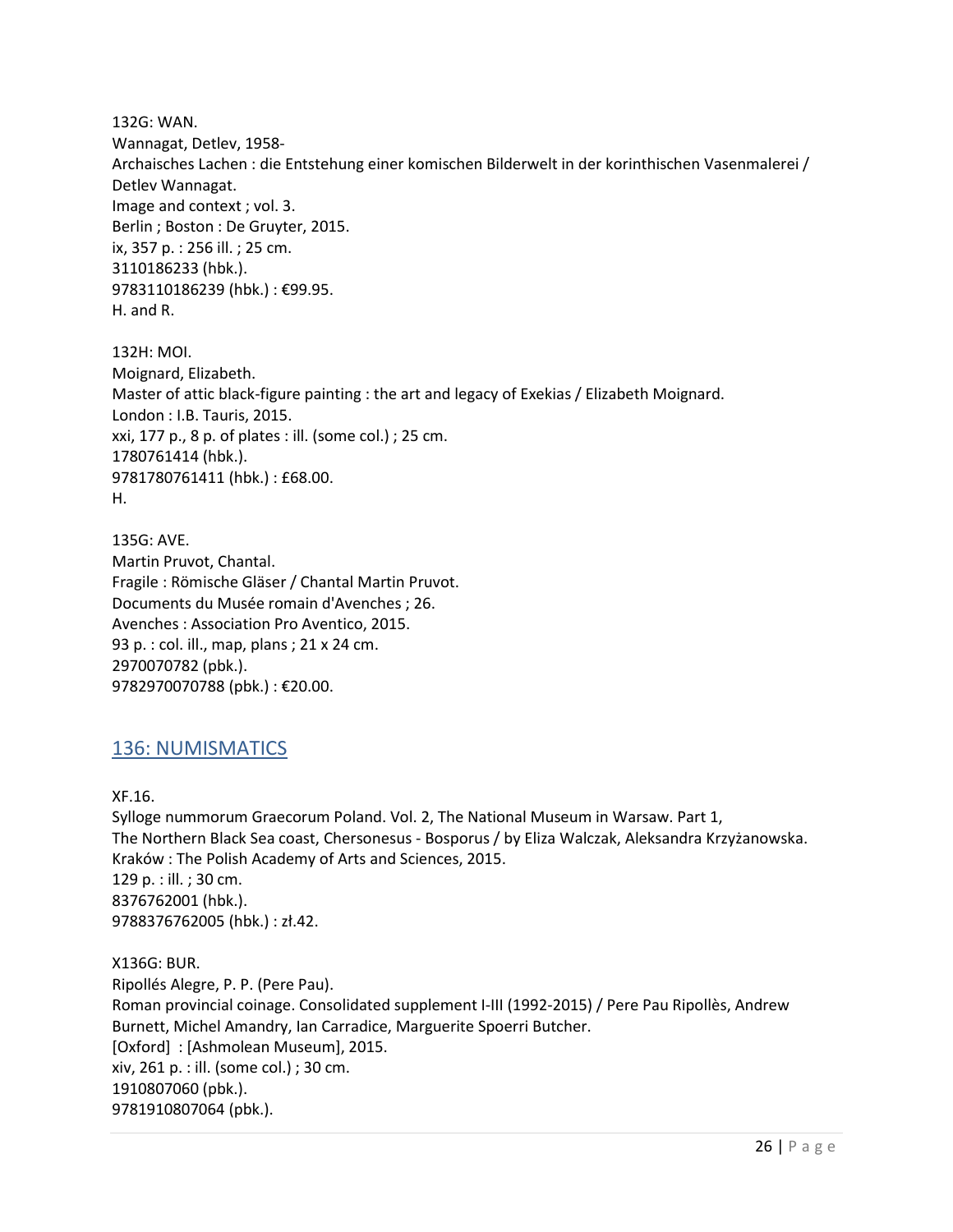X136M.1: HOJ. Højberg Bjerg, Line Maj-Britt. Money, power and communication : coin circulation in the Bosporan Kingdom in the Roman period / Line Maj-Britt Højberg Bjerg. Collection Moneta ; 168. Wetteren : Moneta, 2014. 431 p. : maps ; 30 cm. 9491384368 (pbk.). 9789491384363 (pbk.) : €110.00.

136Q.1: DIM. Dima, Mihai. The silver coinage of Istros during the Hellenistic period / Mihai Dima. Collection Moneta ; 179. Wetteren : Moneta, 2014. 113 p., 80 p. of plates : ill., maps, charts ; 30 cm. 9491384473 (pbk.). 9789491384479 (pbk.) : €75.00.

### <span id="page-26-0"></span>152-153: ANCIENT LIFE

152i: GUE. Günther, Linda-Marie, 1952- Kochen mit den Römern : Rezepte und Geschichten / Linda-Marie Günther. München : C.H. Beck, [2015]. 206 p. : col. ill., 10 col. maps, port. ; 25 cm. 340668145X (hbk.). 9783406681455 (hbk.) : €19.95. H. and R.

152J.1: BUL. Donne che contano nella storia greca / a cura di Umberto Bultrighini, Elisabetta Dimauro. Koinos logos ; 10. Lanciano : Carabba, 2014. 973 p. : ill. (chiefly col.) ; 24 cm. 886344367X (pbk.). 9788863443677 (pbk.) : €35.00. H.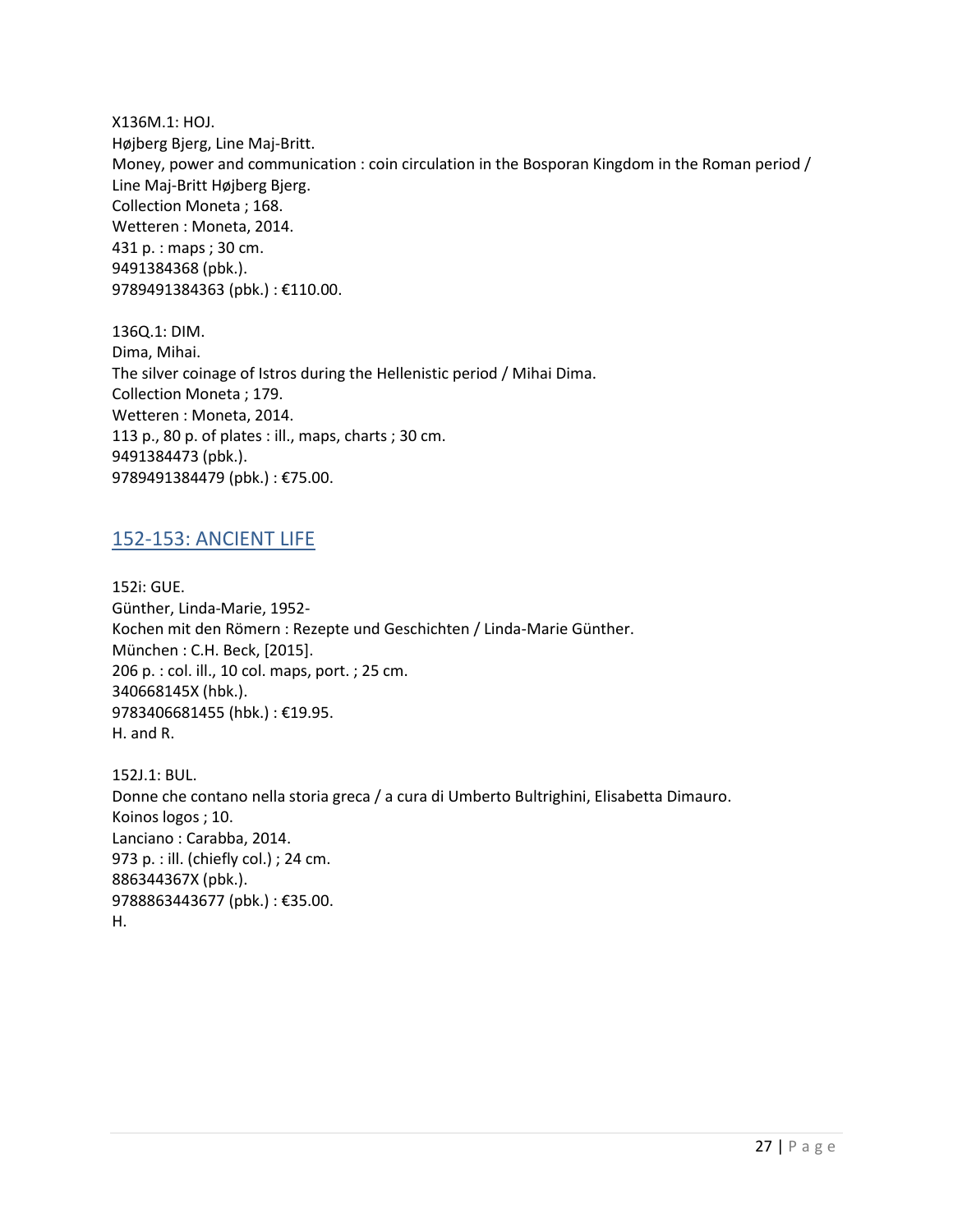152J.2: LAE.

Children and family in late antiquity : life, death and interaction / edited by Christian Laes, Katariina Mustakallio and Ville Vuolanto.

Interdisciplinary studies in ancient culture and religion ; 15.

Leuven : Peeters, 2015. xv, 374 p. : ill. ; 24 cm. 9042931353 (pbk.). 9789042931350 (pbk.) : €72.00. 9042930128 ( (incorrect ISBN on rear cover : pbk.). 9789042930124 (incorrect ISBN on rear cover : pbk.). R.

152J.3: ORR. Orrells, Daniel. Sex : antiquity and its legacy / Daniel Orrells. Ancients and moderns. London : I.B. Tauris & Co. Ltd., 2015. x, 246 p. ; 23 cm. 1848855206 (pbk.). 9781848855205 (pbk.) : £12.99. 1848855192 (hbk.). 9781848855199 (hbk.) : £56.00. H. or R.

153A: EIC. Eich, Armin. Die Söhne des Mars : eine Geschichte des Krieges von der Steinzeit bis zum Ende der Antike / Armin Eich. München : C.H. Beck, 2015. 281 p. : ill.; 22 cm. 3406682294 (hbk.). 9783406682292 (hbk.) : €24.95. H. and R.

153C: BAB. Babut, Ernest-Charles 1875-1916. La guardia imperial y el cuerpo de oficiales del ejército romano en los siglos IV y V D.C. ; La adoración de los emperadores y los orígines de la persecución de Diocleciano / Ernest-Charles Babut ; introducción, traducción y apéndices de Sabino Perea Yébenes. Signifer : monografias y estudios de antigüedad griega y romana ; 44. Madrid ; Salamanca : Signifer libros, 2014. 198 p. : ill. ; 24 cm. 8416202028 (pbk.). 9788416202027 (pbk.) : €20.00.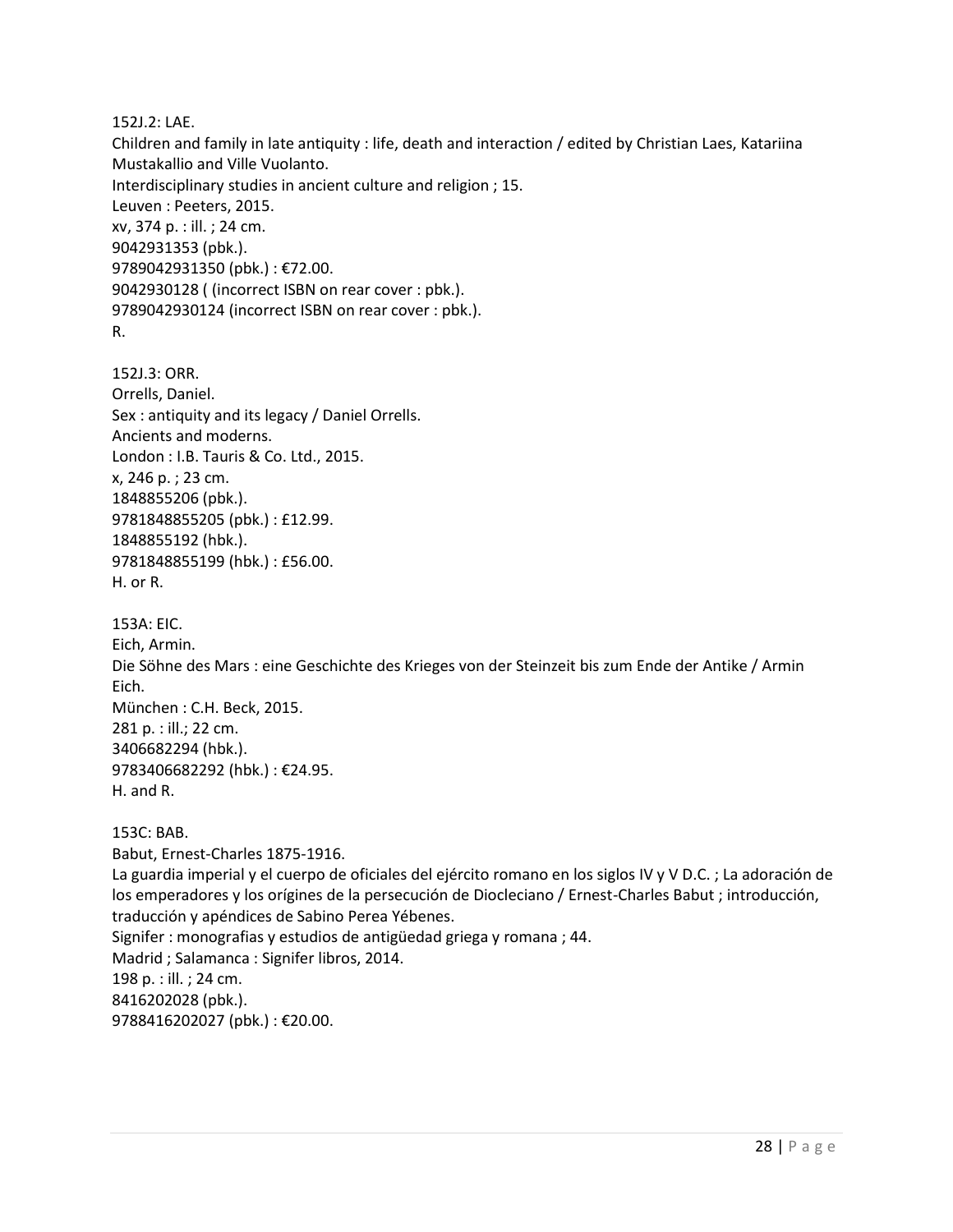153C: LUC.

Viri militares : rappresentazione e propaganda tra Repubblica e Principato / a cura di Tomaso Maria Lucchelli e Francesca Rohr Vio. Polymnia. Studi di storia romana ; 4. Trieste : Edizioni Università di Trieste, 2015. viii, 230 p. : ill. (chiefly col.) ; 24 cm. 8883036247 (pbk.). 9788883036248 (pbk.) : €22.00.

153F.1: TIE. Tietz, Werner. Hirten, Bauern, Götter : eine Geschichte der römischen Landwirtschaft / Werner Tietz. München : C.H. Beck, 2015. 370 p. : 28 ill., 2 maps ; 23 cm, 3406682332 (hbk.). 9783406682339 (hbk.) : €29.95. H. and R.

153F.3: DER. Across the ocean : nine essays on Indo-Mediterranean trade / edited by Federico De Romanis and Marco Maiuro. Columbia studies in the classical tradition ; v. 41. Leiden ; Boston : Brill, 2015. vi, 204 p. : ill., maps ; 25 cm. 9004289194 (hbk.). 9789004289192 (hbk.) : €99.00 / \$128.00. 9789004289536 (e-book). R.

# <span id="page-28-0"></span>201: COLLECTED ESSAYS

201: LIE. Liebeschuetz, J. H. W. G. (John Hugo Wolfgang Gideon). East and West in late antiquity : invasion, settlement, ethnogenesis and conflicts of religion / by Wolf Liebeschuetz. Impact of Empire ; v. 20. Leiden : Brill, 2015. xxix, 477 p. ; 25 cm. 9004282920 (hbk.). 9789004282926 (hbk.) : €168.00 / \$218.00. 9789004289529 (e-book). H. or R.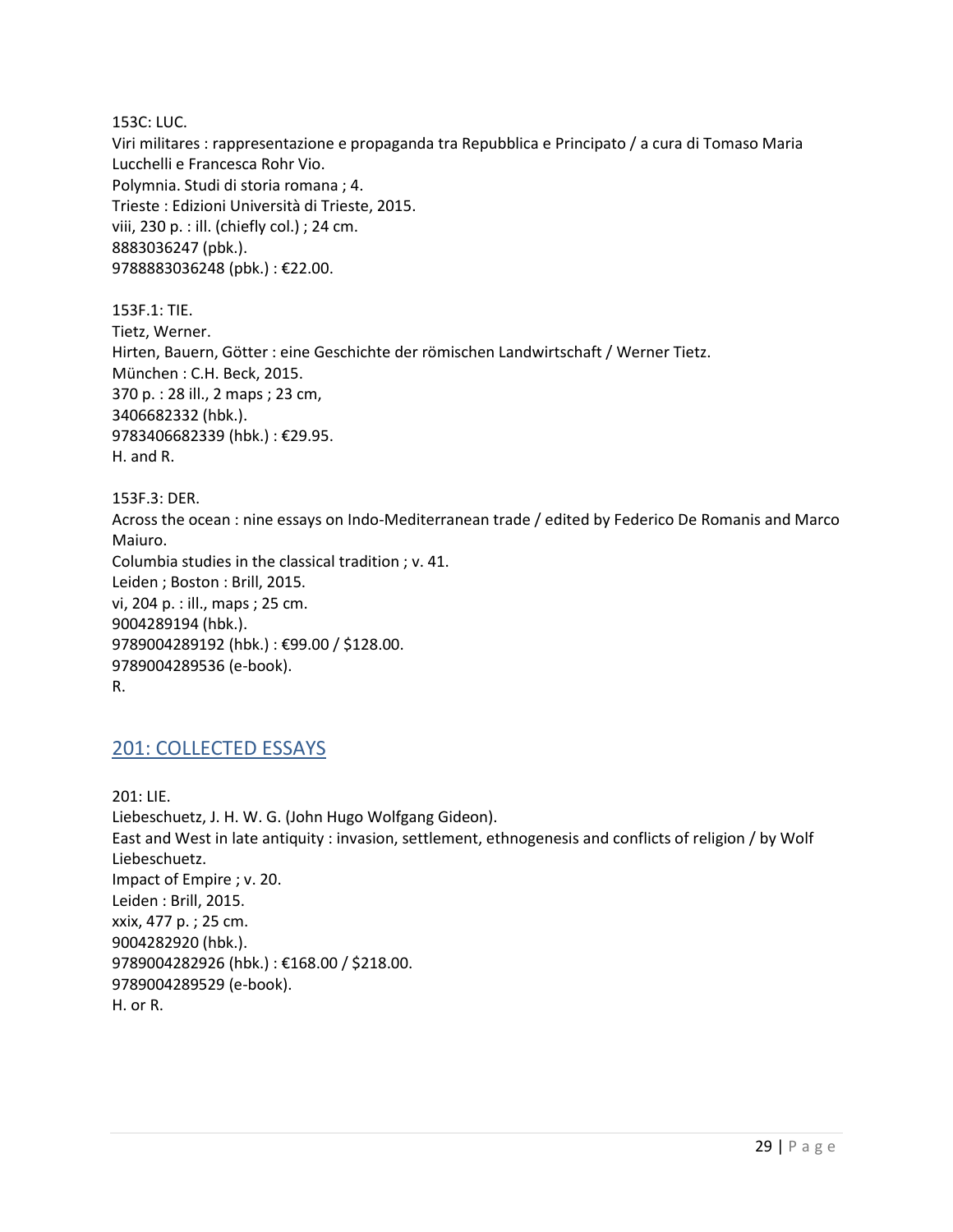# <span id="page-29-0"></span>202: FESTSCHRIFTEN

ST.10.

Charaktēr aretas : donum natalicium Bernardo Seidensticker ab amicis oblatum / [Wolfgang Rösler ... [et al.]].

Hyperboreus : studia classica ; vol. 20, 2014. Petropoli : Bibliotheca classica petropolitana, 2015. 487 p., [8] p. of plates : ill., port. ; 25 cm.

### <span id="page-29-1"></span>203-206: CLASSICAL STUDIES ETC.

203B: TIV.

Tiverios, Michalēs A. Faked antiquities and the falsification of history : the case of a pictorial lead sheet / Michalis A. Tiverios ; translated by Stefanie Kennell. Athens : National Bank of Greece Cultural Foundation, 2014. 104 p. : ill. (some col., some folding) ; 21 cm. 960250613X (hbk.). 9789602506134 (hbk.).

203C: POL. Pollard, Lucy. The quest for classical Greece : early modern travel to the Greek world / Lucy Pollard. London : I.B. Tauris, 2015. xii, 281 p., [16] p. of plates : ill., maps ; 23 cm. 178076961X (hbk.). 9781780769615 (hbk.) : £62.00. H.

203D: PAL.

"Del Museo di Palermo e del suo avvenire" : il Salinas ricorda Salinas : 1914-2014 : [catalogo della mostra] Museo archeologico regionale "Antonino Salinas", Palermo 8 luglio - 4 novembre 2014 / a cura di Francesca Spatafora e Lucina Gandolfo. Palermo : Regione Sicilia, 2014. 84 p. : ill. (mostly col.) ; 30 cm. 8861642659 (pbk.). 9788861642652 (pbk.).